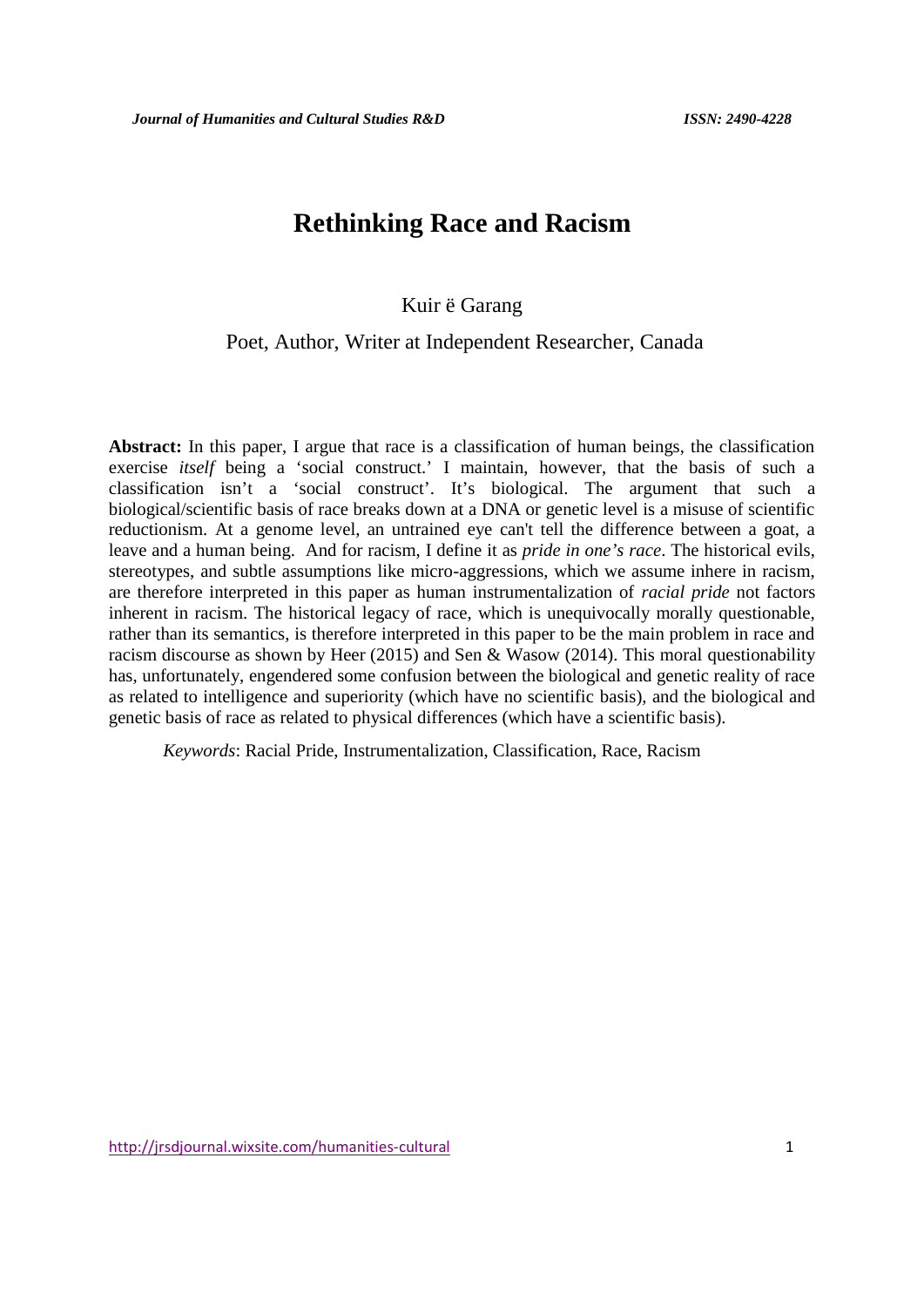## **Introduction**

*The race* is unequivocally controversial; and it has infamous historical, social and political connotations and implications. That much is clear and defensible. However, this historical legacy of race (Heer 2015; Sen & Wasow 2014), rather than what 'race' actually means is, I argue here, the main problem in race and racism discourse. This unfortunate history and its scholarly critique, have engendered some confusion between the biological and genetic reality of race as related to intelligence and superiority (which have *no* scientific basis), and the biological and genetic basis of race as related to physical differences (which have an obvious scientific basis). Race's appalling legacy, therefore, makes some scholars dismiss race as meaningless or as an illusion; and instead, prefer 'ethnicity' (Banton 1969, 26; Beaglehole 1951). In spite of that history, some scholars still, on a more pragmatic sense, settle on its classificatory necessity based on various observable and undeniable features (Isajiw 1999, 21; DuBois 2011). Darwin, in *The Origin of Species* ([1859]2009), noted this human reality, arguing that people usually have little interest in what is internal, but what strikes them virtually with awful wonder. W. D. Jordan (1974), in what is relevant to this paper, shows the reality of observable features in his analysis of Europeans' first encounters with Africans. And indeed, *classifications* are based on external not internal qualities.

In this paper, I argue that race is a *classification* of human beings, the classification exercise *itself* being a 'social construct.' However, the *basis* of this *everyday classificatory reality* isn't a 'social construct'. It's biological. That a person is dark, tall, smooth-skinned and nappy-haired isn't a social construction. These are natural occurrences. The criticism that such a biological/scientific basis of race is superficial and that it breaks down at DNA or genetic level is a misuse of scientific reductionism. Obviously, at a genome level, an untrained eye can't tell the difference between a goat, a palm tree, and a human being. Genetic analysis isn't necessary for the social or ethnic classification of Han Chinese and Jiëëng (Dinka) of South Sudan. Their differences are clearly manifest in their physical appearances and require no scholarly expertise.

Since one can't talk about race without problematizing racism, I define it [racism] as *pride in one's race*. This might sound morally concerning or problematic to some readers; but that's only at face-value. In defense, I argue that the historical ills, racial and ethnic stereotypes and subtle assumptions like micro-aggressions, which we assume inhere in racism (Daileader 2005, 6), are human instrumentalization of *racial pride,* not factors inherent in racism.

I will first explain our contemporary understanding of race and racism, its primordial association and historiography. Of essence also is racism's relation to other discriminatory practices, and the contemporary reason why race is despised or dismissed as a 'myth' or as an 'illusion' (Appiah 1993). The paper concludes with an extensive exposition of a new theoretical understanding of racism. This new theoretical configuration, I presume, will help in postmodernist anti-racism discourse. Essentially, it's a dialectical exposition that will be, to some readers, a 'displeasing truth' (Gordon 1995, 29; Leeuwen 2008). The theory is simple but solution-wise crucial despite the manner in which it might, at face-value, appear to come readers. It would also make the Bell's (1992) painful claim that racism is 'permanent' both right and wrong.

### **Definitions**

### *Race*

http://jrsdjournal.wixsite.com/humanities-cultural 2 UNESCO (Beaglehole 1951) defined race as "a group or population characterized by some concentrations, relative as to frequency and distribution, of *hereditary* particles (genes) or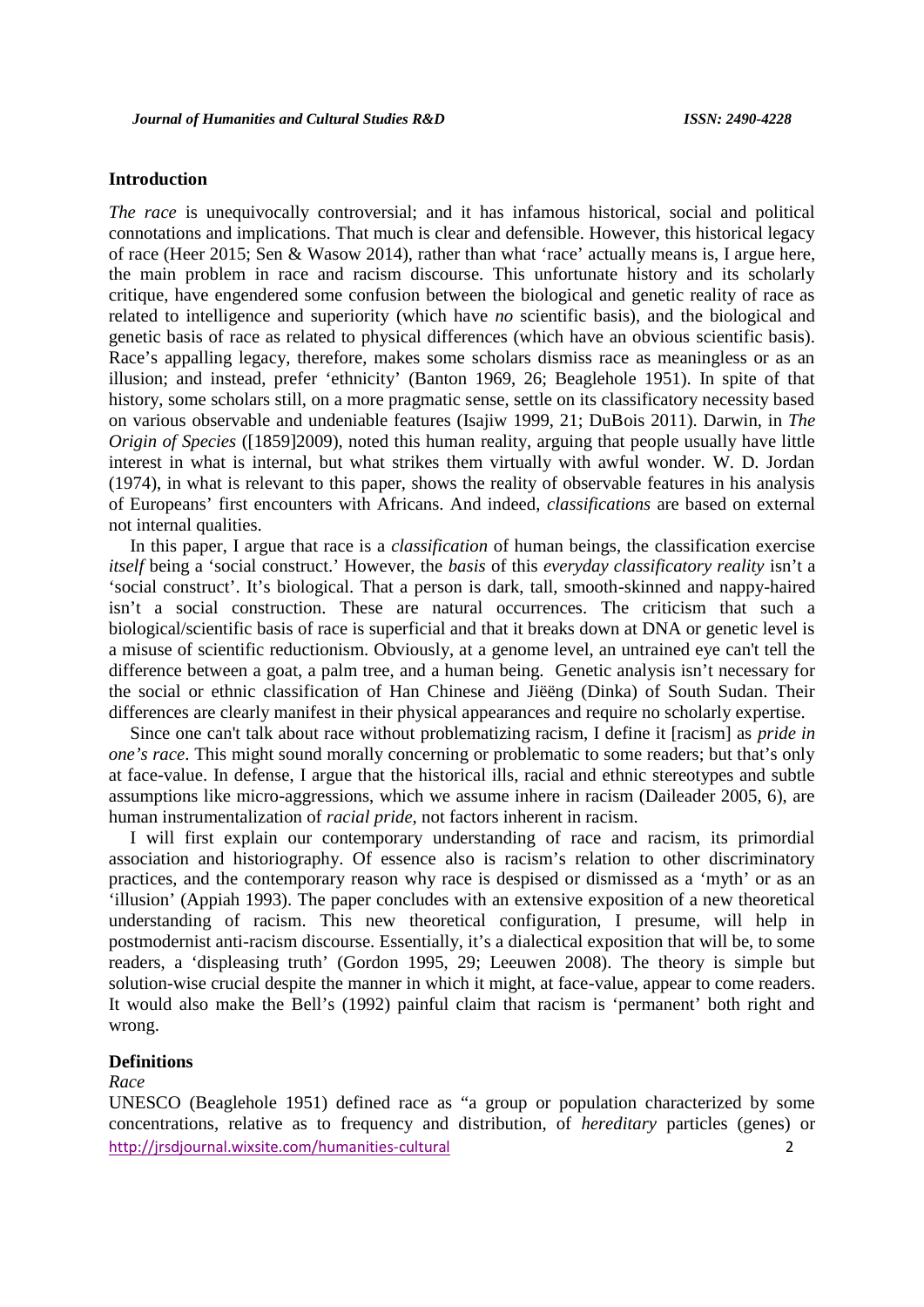*physical characters*, which appear, fluctuate, and often disappear in the course of time because of geographic and or cultural isolation." This definition clearly acknowledges race scientific basis. Sharma and Sharma (1997, 62) defined race as a "Group that differs from other classes or human groups by some *physiological characteristics* that are found uniformly within that group, the cause of this difference being *hereditary*." And this, again, acknowledges scientific basis of race. I will simply define race in this paper as a classification of people based on observable physical characteristics. I will intentionally avoid genetic complexification of race given the fact that genetic realities aren't relevant in classification exercise even when they are relevant in some medical cases with racial dimensions. So when we move from macro to micro levels then we are no longer talking about race because the observable physical differences not only narrow or disappear among different races, they also narrow or disappear between animals and plants. Clearly, we don't need science to know that a Han Chinese is markedly different from a Nuer of South Sudan or a German man. Du Bois ([1897] 2011, 135-138) and Abizadeh (2001) acknowledged, in a pragmatist sense, this 'on-our-faces' reality of physical difference (race)*.* Science is, however, relevant (or required) when people assume superiority or human intelligence as their phenomenological facticity or prerogative. The jury is still out when it comes to racial superiority. Essentially, racial superiority is an assumed sense of self; or rather, an ethnically or racially inspired self-elevation. This racial falsehood, which inspires our contemporary aversion to race as a classificatory parameter, dominated  $18<sup>th</sup>$ , 19th and  $20<sup>th</sup>$ centuries' naturalized understanding of human physical variations. In this case, Europeans features were essentialized and rationalized as superior physiological and mental essentialism (Omi & Winant 1986).

#### *Racism*

Global Issue (2010) defines racism as "the belief that characteristics and abilities can be attributed to people simply by their race and that some racial groups are superior to others." Historian G. M Fredrickson (2003) defines racism as 'hostile or negative feelings of one ethnic group or 'people' toward another and the actions resulting from such attitudes" (1). Others define racism as the attitude of powerful 'white men' and others simply as 'white supremacy' (Welsing 2004). Contrarily, but still related to the above definitions as it will be clear later, I will define racism as a 'pride (excessive or not) in one's race'. This 'redefinition' is an abstraction meant to distinguish what race *is* and what race *does*. Holocaust, Jim Crow and temporary hatred related to race, are some of the social ills racism inspired.

That X group claims to be superior to Y group is a natural, universal feeling. And this proposition isn't bad *per se*. The application of this proposition can, however, be potentially bad. Unfortunately, available scholarly definitions of racism put emphasis on the attitude that assumes *permanency* of racial differences and the assumed hereditary superiority of the Europeans (Isaac 2004; Fredrickson 2003; Steinberg 1989). I say 'unfortunately' because it's not the attitude *initself* that's bad but what this attitude leads to or does. Besides, it's not everyone with a superior attitude which acts on it in a harmful way. It would be equally erroneous to assume that people who don't *show* 'superior' attitudes don't have them. There are those who externalize (Garang 2015) their superior feelings unequivocally. Margaret Cannon (1995) finds out in her research the same perception that 'white' European Christians are superior to the rest of the world; the same attitude Andrew Fraser (2011) adopts in WASP.<sup>1</sup>

<sup>1</sup> WASP stands for White Anglo-Saxon Protestant

http://jrsdjournal.wixsite.com/humanities-cultural 3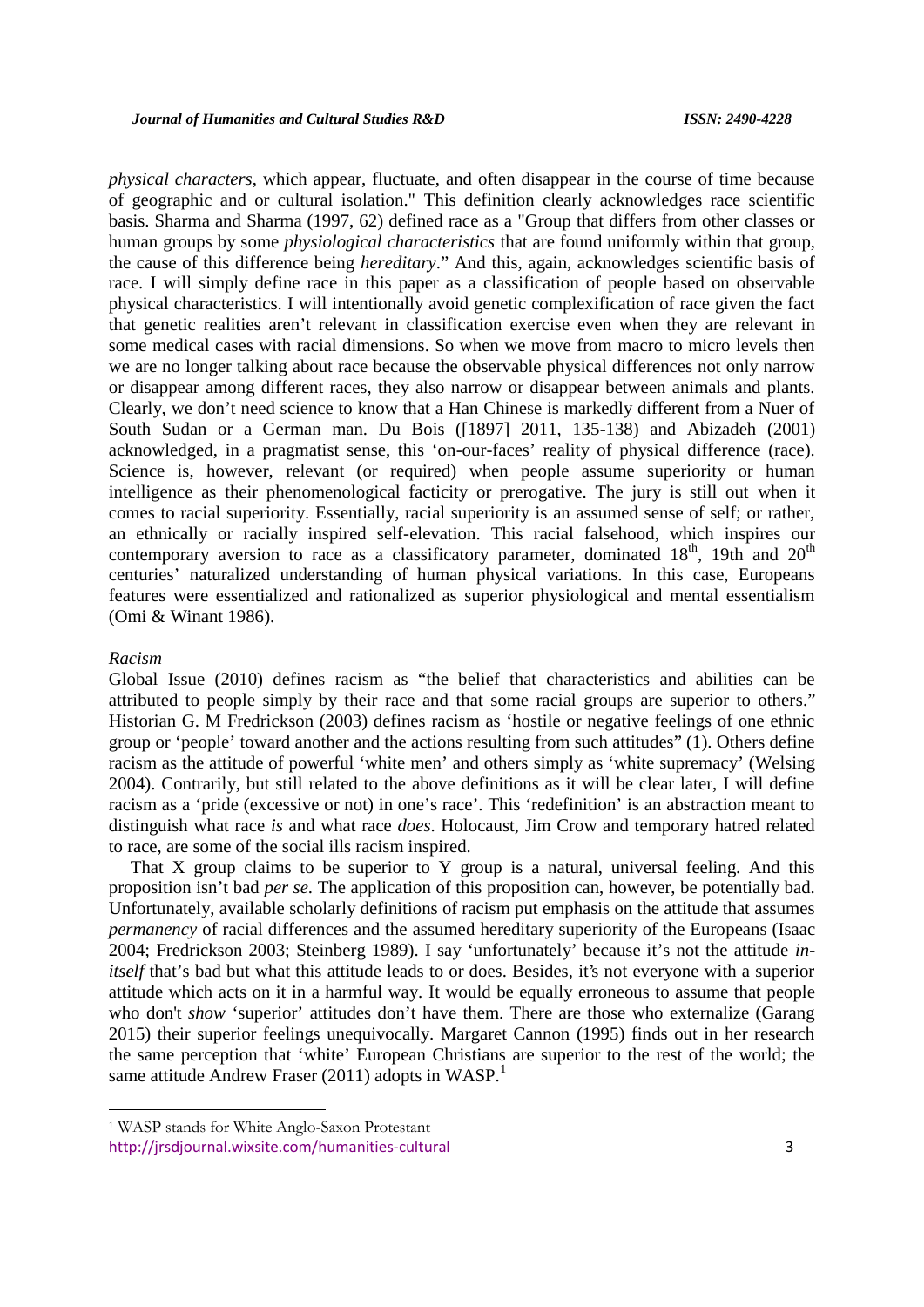While all these definitions differ in some respects, they are (with the exception of this paper's definition) related to Europeans' affective introspection on the *European essentialist self*, and the resultant attitude towards non-Europeans. This includes the causal aftermaths of such attitudinal intentionality: morally (Killen & Rizzo 2013) and in Husserlian sense<sup>2</sup> (Husserl 1980; Isajiw 1999; Heidegger 1962). Here, 'moral intentionality' should be understood emotively as a 'put down' directed towards a non-European personhood (Fujitani 2001). A few examples of this 'moral intentionality' will help. In the  $18<sup>th</sup>$  century, Thomas Jefferson (1781-1785) dismissed Ignatius Sancho's writings as "irrational and tasteless" and Wheatley's work as 'below the dignity of criticism." For the  $20<sup>th</sup>$  and  $21<sup>st</sup>$  centuries, respectively, Heather Mac Donald (2014) dismissed *critical race theory* as "an intellectually vacuous import from law school," and Mary Lefkowitz (1996) referred to the works of Afrocentric writers as "fantasies" (20). This daring, scholarly 'put down' of the African personhood is still a contemporary institutional reality experienced quotidian (Kupenda 2014; Cornileus 2012). However, these 'put-downs' shouldn't affect race as a classification of people. What's required is the falsification of the attitude that assumes superiority. The fact that this attitude is based on 'race' as a determining parameter seemingly gives credence to the scholarly attitude that dismisses race as an illusion. The difference between a Han Chinese and an Oromo of Ethiopia is neither an 'illusion' nor was it 'constructed.'

### **Prejudice and Discrimination**

Before proceeding, it is important to present discrimination and prejudice and how they relate to racism. It's apparent that *every* society believes in the importance of its people (Bernal 2003; Isaac 2004); socially and historically understood as primordialism (Spencer 2006). And this sense of societal self-praise is not a European prerogative. Romans, Greeks and Egyptians (Isaac 2004) believed in the centrality of their geographical locations. Such beliefs assumed cosmic centrality and were, consequently, rationalized as conferring superiority. Assumptions like these are generic and relate to our primordial, animal instincts (Spencer 2006; Einstein 1982). However, Greeks and other ancient peoples manifested prejudice and stereotypes differently (Snowden 1984; Isaac 2004). There was unequivocal, systemic, institutional prejudice against foreigners with different physical appearances (Appiah 2007; Snowden 1984; Isaac 2004). But this was assumed to be a natural reality not an imposition.<sup>3</sup> While the ancients identified people by their ethnicities, the idea of 'race' was not a prominently problematized differential. Merit and social status were more important than ethnicity or skin color (Snowden 1984; Fredrickson 2003; Smedley 2005). In pluralistic or multi-tribal societies, tribe-based sense of importance plays a greater role in the exercise of atavistic prejudice.

In Africa, for instance, wars, political favoritism, and economic cronyism are driven by 'in group bias effect' (Otten et al 2009, 23) based on tribe. *Race* divides and kills in the *West* as tribe kills and divides between Africa. Prominent world examples of fatal tribal prejudice are the 1994 Rwandan genocide, failure in Somali statehood, and 2013 civil war in South Sudan (Katongole 2011). Culturally, we see the world, positively or negatively, through our egotistic, ancestral

<sup>&</sup>lt;sup>2</sup> As an attitude directed towards an object.<br><sup>3</sup> The hierarchical nature of the Grecian society was seen as the natural being of things not imposed superiority. Contemporary claim to superiority, however, is known to be false but institutionalized and systemically imposed.

http://jrsdjournal.wixsite.com/humanities-cultural 4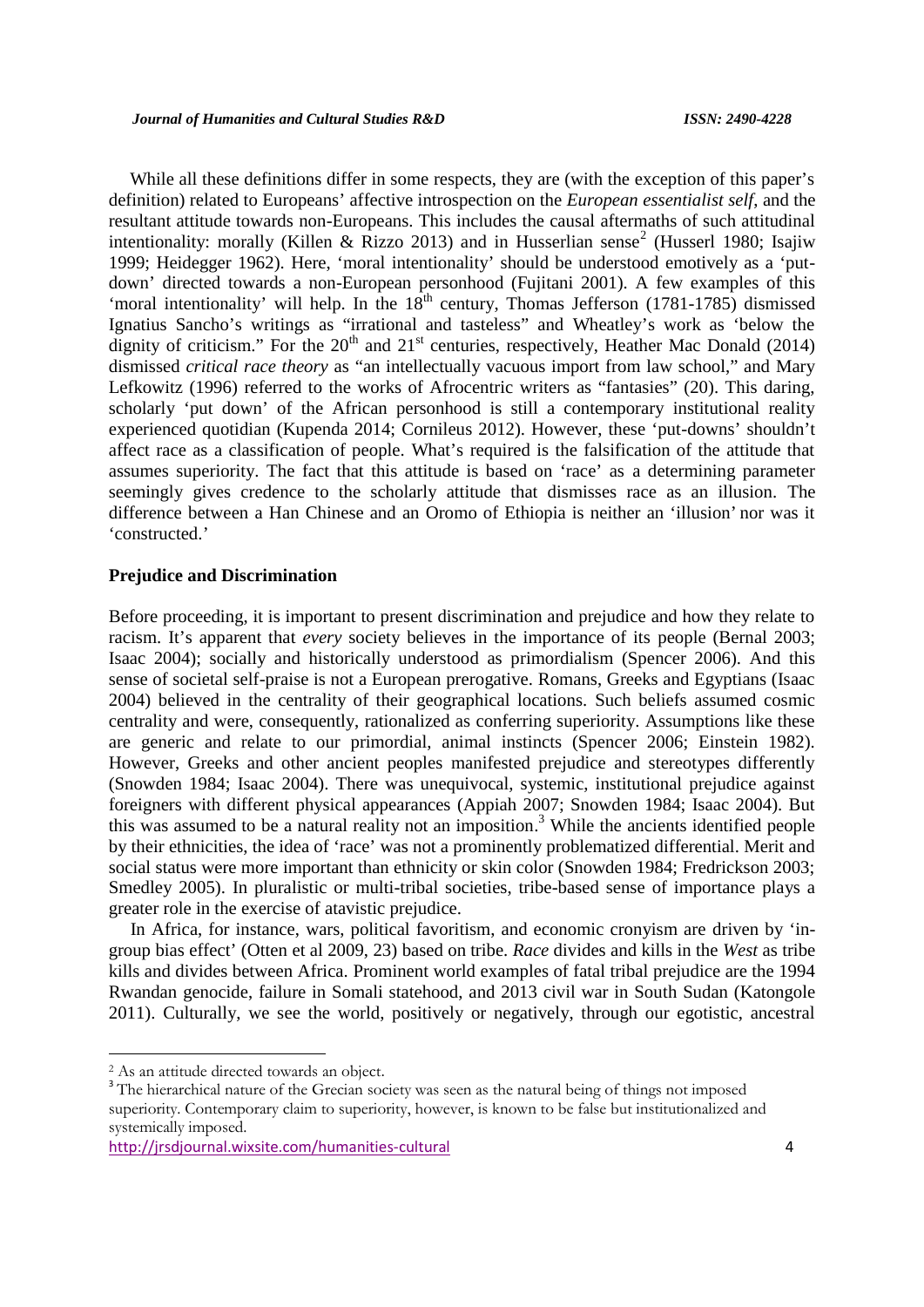lenses (De Anca 2012, 170; Katongole 2011). Internal wrongs are excused and external wrongs exaggerated for the interest of *in-group* members. This sense of self-centredness has a universal, transitive, extensive domino-effect relationship:

# Self ('I')  $\rightarrow$  *family*  $\rightarrow$  *relatives*  $\rightarrow$  *Ethno-linguistic community (tribe)*  $\rightarrow$  *race.*<sup>4</sup>

As in every society, inter-ethnic, aristocratic discriminations and feuds have always existed in Europe with conflicts between *change* and *continuity* (Arnstein 1976), *peasantries* and *aristocracies* (Jenkins 2011; FullBrook 2004). Whether it was inter-Saxon master-slave uprising (Goldberg 1995), Vikings and Norseman plundering England, or Germanic tribes against Slavs (Arnstein 1976), the sense of proud ethnic identity, which Europe now frowns upon, existed profoundly. Beside Anglo-saxons' ethnocentrism and discrimination against Eastern and Southern Europeans in North America between  $18<sup>th</sup>$  and  $20<sup>th</sup>$  centuries (Smedley & Smedley 2005), the above Europeans' ethnic conflicts are a manifest testimony of ethno-political, ethnolinguistic, and sociohistorical changes. Admittedly, Europe, even now, is composed of various ethno-linguistic nationalities or sub-nationalities: French, Italian, German, Greek, English, Scottish, Irish, Finnish, Portuguese, Norwegian, Serbian, Albanian etc. Unfortunately, this salient ethno-linguistic dynamic is downplayed as insignificant even when it's an 'index of differentiation.' In essence, technology, economic development and relative political stability and precociousness, make Europe assume (without argument or external questioning) internal homogeneity.

What's the point I am making here? Here's the point. Discrimination is a universal phenomenon. What differs from society to society are *the factors* we use to discriminate (Banton 1969, 27). These "indices of differentiation" (Gilroy 1993, 35) in medieval Europe and Asia, included language, religion, tribe, and aristocracy (FullBrook 2004; Jenkins 2011; Pruthi 2004; Brown & Schirokauer 2013; Samson 1958; Smedley & Smedley 2005). A paradigm Asian example is the Indian *Jati* or 'caste system' (Pruthi 2004). Stereotypes, like some elements of the '*Jati'* 'untouchables,' and the Europeans racial caricatures of Africans (Isaac 2004), are constructed and learned but socially inevitable universal phenomena (Brookfield 2014; DeAngelis 2009; Mac Donald 2014).

Race, invented by Europe, is just another index of differentiation. However, prejudice based on color as understood in European historicity, has been elevated over other forms of prejudice as Banton has shown (27). A special status (presumed scholarly critique) given to this Europeans' prejudice not only stems from atrocities committed in racial collegiality, but it also comes from the Europeans' hegemonic place in the world. Race isn't dismissed because it's meaningless. It's dismissed either because it's unnecessary, or it has caused (and continue to cause) unspeakable suffering. If that's the case, then why would we say race is an illusion and that tribe or ethnicity isn't? Essentially, all classificatory parameters are *social constructs*, some of which have undoubtedly let to horrendous human rights abuses or genocides.

### **Race and Racism in Modernist Era**

http://jrsdjournal.wixsite.com/humanities-cultural 5 <sup>4</sup> First 'I' look after my well-being, then that of my family followed by that of my relatives, my community (tribe) and then my race. This is the natural progression that we misuse in different prejudices.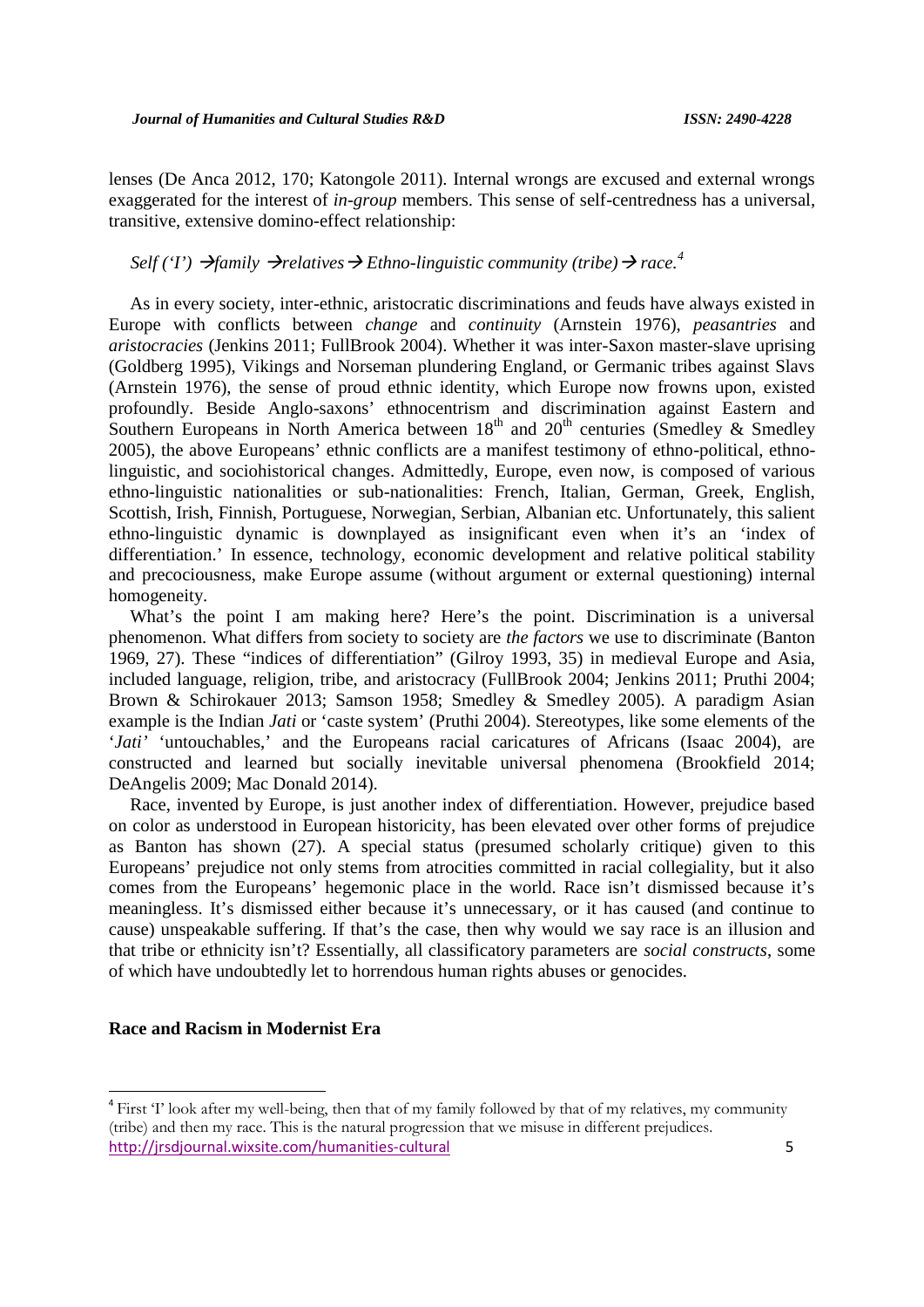Enlightenment gave Europe new socio-intellectual lenses for internal respect and external adventure (Fredrickson 2002; Gilroy 1993). For the success of this adventure, Europe presented herself as a superior entity in order to supress and subjugate conquered peoples. As argued above, discrimination is universal and racism is a form of discrimination based one of Europe's social constructs. So the claim by Isaac (2004) that the ancient Greeks inspired Europeans' discriminatory, racial attitudes becomes intellectually indefensible. You can't inspire an attitude that's universal. Besides, the Grecian and Roman nature and level of prejudice was neither universalized nor was it strictly institutionalized in a manner comparable to contemporary ones. They are merely based their discrimination on observable features (or social status)<sup>5</sup> Without exaggeration which we witness from Enlightenment onward.

Essentially, Europeans took their discriminatory consciousness toward non-Europeans to a brutal level not before witnessed in any civilization (Cesaire 2000; Fredrickson 2002). With no doubt, racism is given a special place in sociological discrimination discourse. Why is this the case? This is due to material and ideological forces that make racial discrimination effective. These socio-institutional forces were Christianity, politics, scientific and other scholarly works. They were used to authenticate lofty claims about European superiority as imminent scholars like Hume, Kant, Hegel, Jefferson, Bauer, Heidegger, Voltaire and others argued (Kelley 2002, 1-4; Forbes 2002). Europeans assumed these claims to be *natural* truths. With these imminent scholars joining hands in support of Europe's superiority claim, the ontology of Europeans as superior people became a respectable discourse in Europeans' socio-intellectual consciousness. It was accepted as Truth. Some of these thinkers believed in the naturalness of European superiority. Others knew it was a fallacy but used it to elevate Europeans' place in the world.

So Europeans not only saw themselves as superior to non-Europeans, but they also made sure their *constructed* superiority was systematically enforced through economic, political and religious hegemony (Kelley 2002; Said 1979; Fredrickson 2002) at a universal scale. Having projected themselves as the logical, natural continuation of the Greek civilization (Kelley, 47), Europeans then took it upon themselves to conquer the world politically and intellectually. This conquest was neither truthful nor was it moral; it was executed as a natural necessity—moral and truthful. Jews were indicted of 'deicide' as killers of Jesus (Fredrickson 2002), the pillar of Christianity. Colonization, slavery and segregation under the banner of *the civilizing* mission (Forbes 2012) were tools used to socially perpetuate, institutionalize and intellectualize European sense of racial superiority and supremacy (Banton 1969: 17; Hiernaux 1969). In the process, Europeans' superiority was not only perceived as conceptual; but it was also presumably a fact based, natural discursive institutionalism (Cesaire 2000; Jefferson 1781<sup>6</sup>). "Political superiority," Nietzsche wrote, "always resolves itself into the ideal physiological superiority" (2003, 14). This naturalized institutional exclusion-for-oppression is well illustrated by Banton (1969), Césaire's (2000, 37), Fredrickson (2002)<sup>7</sup>, W. E. B DuBois ([1903]1965), Booker T. Washington ([1901]2008)*,* Omi and Winant (1986), and John Griffin (1996).

So human beings were not only classified into what was called 'race', but they were also placed into existential and instrumentalize hierarchies (Song 2004; Isajiw 1999). Enslavement of Africans not only projected Africans as lesser humanity, but it also afforded Europeans an

<sup>&</sup>lt;sup>5</sup> Some slaves of people with lowly social classes had the same skin color as the discriminating class.  $6 \text{ W}{\text{rates}}$  on the State of Virginia"

<sup>7</sup> Fredrickson illustrates this in what he calls 'overly racist regimes': Jim Crow America, Nazi Germany and Apartheid South Africa.

http://jrsdjournal.wixsite.com/humanities-cultural 6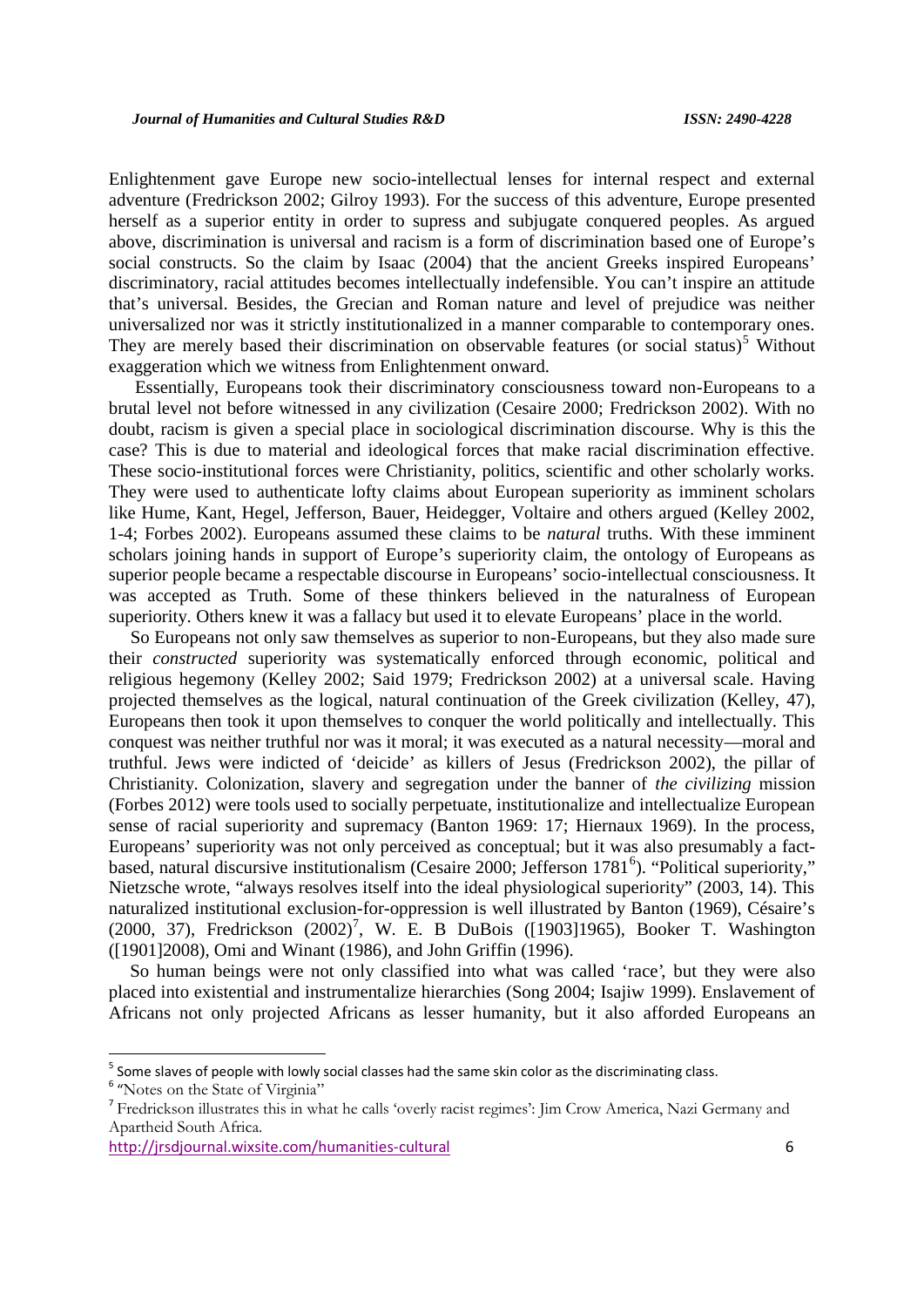avenue to commoditize or expropriate Africans into productive economic tools in a classic Marxian sense without compunction or moral consideration. While many people believe that discrimination is caused by ignorance as manifest in Emmanuel Kant's youthful, naive works (Palter 1996, 372-373), and also through earlier Europeans' pseudoscientific writings on Africa and Africans (Winthrop 1974; Livingstone 1961), I have to say, nonetheless, that discrimination is more about how one feels about *oneself* and the nature of facts that inform such sense of self. People were not necessarily stupid when they thought the world was *flat*. What they believed was the information, which knowledge 'authorities' availed to knowledge seekers, or what authorities *forced* them to believe. Also, discrimination usually occurs among *equals* or when one's sense of self or pride is infringed upon. Denying equality is basically 'bad faith' (Sartre 1965; Gordon 1995; Leeuwen 2008) as no one usually bothers about one's inferiors until (or unless) there is a perceived sense of equal capacity, or when there's a fight for the same opportunities and resources.

So enlightenment or modernist scientists and philosophers believed in the superiority of Europeans (Isaac 2004; Kelley 2002; Bernal 2003) either because of the epistemological zeitgeist, or out of Sartrean 'bad faith'. While it's reasonable to question their race science then, it's also prudent to interpret it as their 'flat-earth effect"; that is, a deduction of truth premised on available 'facts.' It's, of course, possible that modernist philosophers and scientists might have "used reason" and science "as a calculating mechanism called on to serve the individual's vital needs and interests" or they used reason as "meaning-assigned basis of activity" (Guseinov, 13). Whatever the case, their works helped Europe's conquest of the world.

Given Europe's industrial, technological, scientific and intellectual advancement between the  $19<sup>th</sup>$  and  $20<sup>th</sup>$  centuries about Africans, Asians and American Natives, it would be uncharitable not to excuse a European who concluded that those advancements proved Europeans' superiority. This is not to concede the superiority claim as scientifically or empirically true. It is rather an admission of logical validity given available facts rather than the soundness of their arguments. Even Steve Biko (2002) wondered, given these facts, if Africans are inferior.

Not only did Europeans invent 'race' as an index of separation, they produced works (scientific, literary and political) that presented their racial class as biologically superior. Whether it was Conrad in *the heart of Darkness*, Darwin in *The Origin of Species,* or Thomas Jefferson in *Notes on the State of Virginia*, they all believed Africans were 'savages.' While some liberal Europeans believed Africans were not savages (Tiedemann 1836; Herder as quoted by Palter 1996, 373), some liberals still dismissed the equality of Europeans and Africans (Lincoln 1858).

This epistemic conceptualization of race as a biological reality, and the superiority of the European as natural, political and institutionalized fact, meant that Europeans' actions were seen as deontological truths. Racism was therefore exercised without any moral qualm because the projection of others as naturally inferior was perceived as the natural state of being of things. Colonization of the world was, therefore, a political and religious duty to spread 'light' and 'civilization.' Slavery, as the general episteme of the time dictated, was a regarded as biblical truth sanctioned by God against Africans (Fredrickson 2003; Isaac 2004). African bondage was, therefore, the only natural, logical connection between Africans and Europeans as Hegel and Locke reasoned (Gilroy 1993). This sense of superiority motivated Europeans to say or write anything they wanted against non-Europeans (Fujitani 2001; West 2001). It was, regrettably, a period of unbridle European hegemony; a period when Europe was accountable only to *itself* in an asymmetrically beneficial modernity (Gilroy 1993).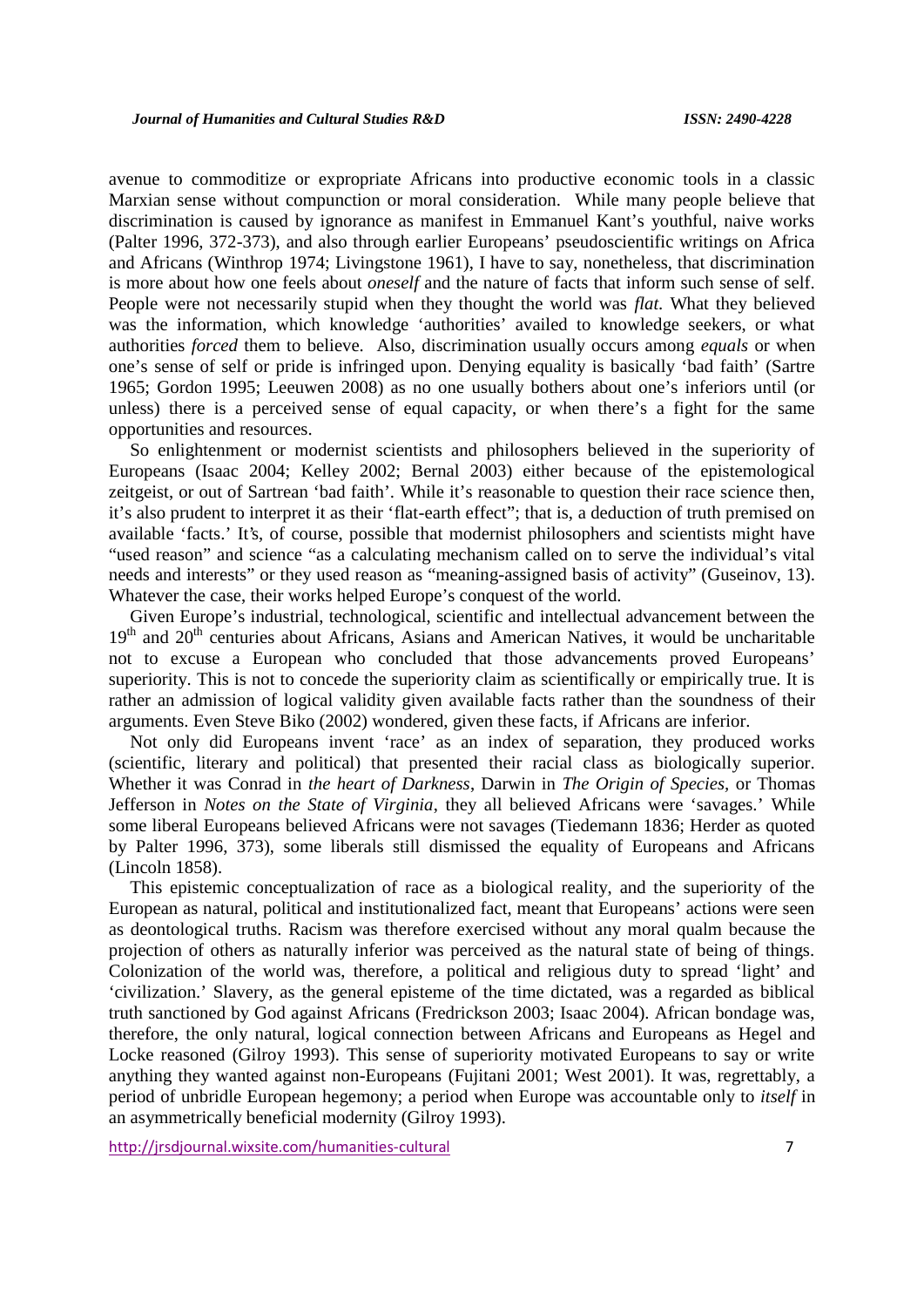### **Some Conscionable Modernist Reponses to Race and Racism**

When the inhumanity of slavery and colonization started to haunt the European conscience, the institutionalized 'scientific' superiority of Europeans became questionable. Abolitionist movements became the *grand* start of the awakened European conscience. While this was a right turn of events in the European consciousness, it by no means eliminated the perception of the European sense of superiority. It nonetheless gave a voice to a few clean consciences and that necessitated internal European self-criticism. Essentially, race-centered prejudice (racism) continued until Europe acknowledged her *grand* moral low in the Jewish holocaust by the Nazis in Germany (Fredrickson 2002). The Holocaust generated an unprecedented negative reaction against the very idea of *race* and all the social ills it generated. As modernity matures, social consciousness started to change with human advances in *real* scientific knowledge (Tiedemann 1836) and as exploration and geopolitical interests intensified. Even by the 1800s, the scientific reality of racial superiority was questioned by the likes of Franz Boaz (Omi & Winant 1986; Craven 2010). Boaz subjected nativist, eugenicist, hierarchical and essentialist ideas to robust scholarly and scientific scrutiny. The impetus of this scrutiny stemmed from a critical look at questionable *instruments* based on race and the integrity of science. The inhumanity of colonialism, slavery and anti-Semitism (which is assumed to be the precursor of racism: Isaac 2004; Frederickson 2003) aroused the conscience of the good-hearted European to relatively accept plurality in the West. Consequently, Race, which was accepted in the mainstream scholarship as a scientific and natural classification of people, became suspect. It would only be accepted as a social formation or a 'social construct' in the Marxian sense: societal, sociohistorical transformation (Spencer 2006). These seminal modernist works would become crucial to critical postmodernist race discourse.

### **Racism in Postmodernism**

With postmodern and post-structural assessment of learning, power and society, racism wasn't spared the pangs of skepticism, deconstructionism and critical theory. Heidegger, Derrida, Foucault, Lyotard, Jameson and the Frankfurt school's 'Critical Theory' helped scholars in the postmodern era subject ideas, language, society, politics and grand theories to intellectual skepticism (Bottomore 2002). While racism still exists, it exists in subdued form whether covertly as an 'invisible empire' (Cannon 1995), or overtly as professor Barry Spur of University of Sydney exemplified in his derogatory remarks against Australian Aboriginals, calling their writings 'human rubbish tips' (BBC 2014). Abolition of slavery, the end of colonialism, the civil rights movement, the end of Nazi Germany and Apartheid, were the last nails in the coffin of overtly legalized and institutionalized prejudice based on race. Racism, in all its manifestations, which Europeans were proud to exercise in the past is now, to a large extent, an abomination in public spheres. It still manifests itself in capitalism as an 'invisible empire' (Cannon 1995) of 'bourgeoisie whiteness' (Babe 2012). Such hidden manifestations have been transformed into functional but subtle utilities. Professor Drew Fraser's fight to make Australia and Anglo-Saxon nations exclusive 'white' homelands (Fraser 2011; Dick 2005) is a contemporary example of racism hidden in academic 'freedom of speech'.

However, there is no consensus on our contemporary understanding of racism. There are as many definitions of racism as there is racism instigating factors (Hanlon 2015). Societally and in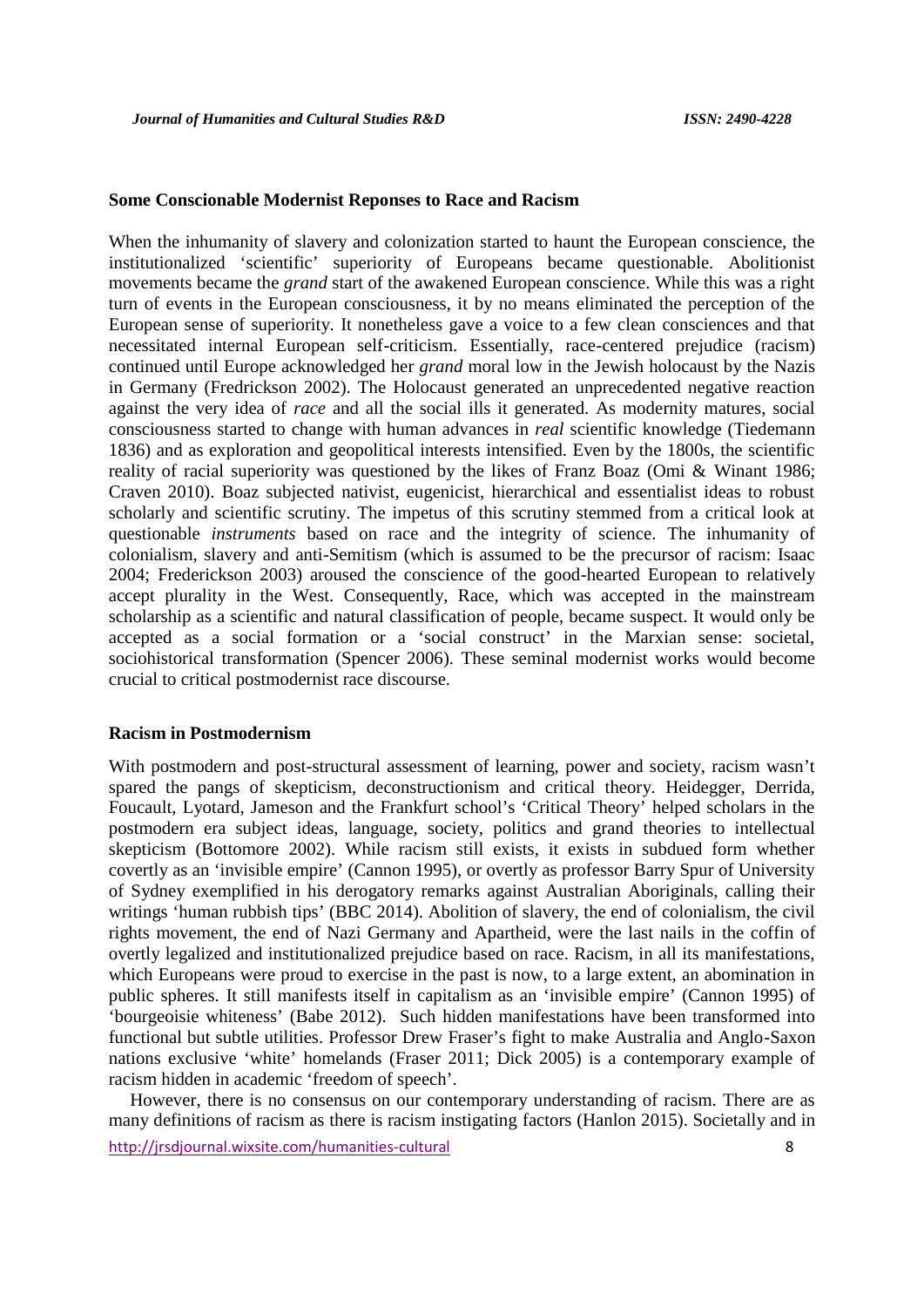the intellectual circles, racism features prominently as the *attitude* of the Europeans or people of Europeans descent toward Non-Europeans manifested "in the practices, institutions, and structures that a sense of deep difference justifies or validates" (Fredrickson 2013.6). While Fredrickson makes a good case regarding the areas in which racism expresses itself, it's important to note that it's the same attitudes and beliefs (about self and towards others) that are utilized prejudicially in daily practices and institutional settings. Given the fact that the mostly powerful, wealthy people are 'white,' others like Dr. Frances Welsing equate racism with what she calls 'White Supremacy'. Both Welsing and Fredrickson see racism not only as a problem through its instrumentalization, but also as a problem in *itself* (Daileader 2005).

So whatever attitude Europeans (whites) adopt towards 'non-whites' whether benign or fatal, whether intentional or inadvertent, is regarded racist (DeAngelis 2009; Mac Donald 2015). Minorities see any biases—usually called *micro-aggressions*—by 'white people' towards 'non white' as racist. In 2009, an Asian-American psychologist, Derald Sue, and his African- American colleague, were moved to the back of the plane by a European-American attendant to balance the weight. The attendant didn't move European-American men so Sue and his colleague interpreted the action as 'racist micro-aggression' whether or not it was intentional (DeAngelis 2009).

However, 'non-whites', it's claimed, can't be 'racist' because of power and wealth differentials (Gates 1997; McLaren & Farahmandpur 2005). This assumption means that racism ranges from simple, begrudging attitudes of *all '*whites', to global, hierarchical and hegemonic institutionalism tied to powerful, wealthy 'white' men. While powerless and poor 'whites' aren't completely excluded from the charge of racism should they insinuate any sense of superiority, micro-aggression or hostile attitude, their political and economic impotence makes them less destructive to groups affected by alterity. This poletarianizes the victims and bourgeousifies racists.

Now, anything 'white' people say or do, anything that insinuates their sense of superiority or self-importance, generates negative reactions. Whether it's police officers killing African- American men, 'White Supremacist' groups denigrating African-Americans, football spectators in Europe chanting 'monkey sounds' during matches, a scientist or scholar questioning the intelligence of the African Person (St. Fleur 2014; Moore 2014), a store clerk telling Oprah Winfrey she [Oprah] can't afford a 40,000-dollar purse, or an old 'white' lady moving her purse away from a 'black' man in an elevator, all are classified *racist.* This seems to support Pat Godwin's claims:

The word 'racist' is, like I say so many times, is like beauty; beauty is in the eye…the eyes of the beholder. Well, if someone is defining racist or racism, it all depends on who's defining it, because it's their opinion (Hanlon 2015).

Whether in scholarly circles or our on-the-streets understanding of racism, confusion still clouds our discourse on racism. In spite of this confusion, racism occupies a distinct place in discrimination and prejudice discourse as long as differences are regarded permanent (Fredrickson 2003:5, 8; Isaac 2004: 22; Jordan 1974). As a result of this confusion, I present below a different theoretical understanding of race and racism. While the concepts themselves aren't new, the *reconceptualization* is new in theoretical context as far as our understanding of race and racism are concerned.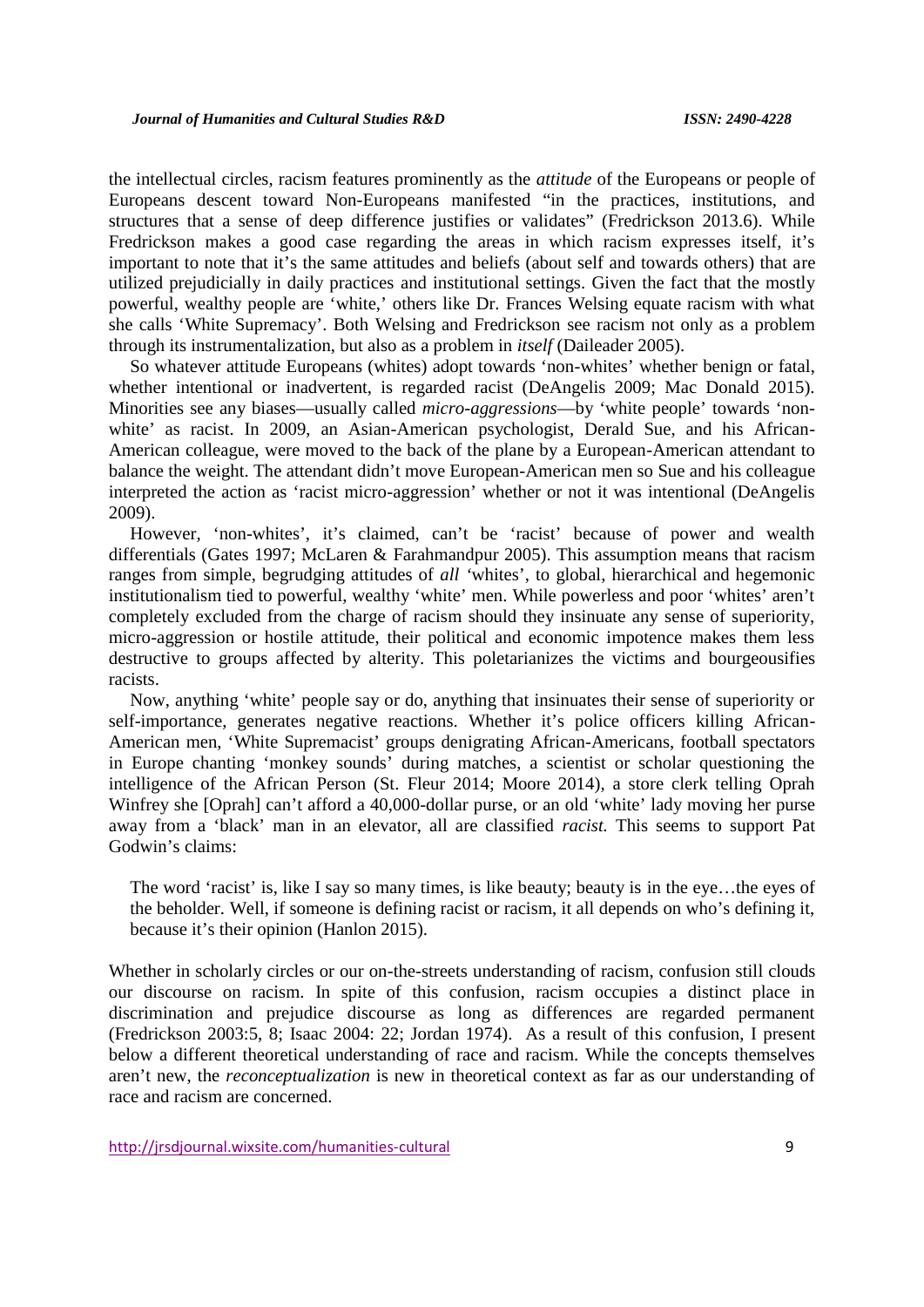## **Race as Human Classification**

Before I present the new theoretical reconceptualization of racism, it would be crucial first to present the case for *race* as an inevitable classificatory tool. There is a consensus among scholars that race is not scientific or biological in the manner in which it was understood in the  $18<sup>th</sup>$  or  $19<sup>th</sup>$ century: it's a mere 'social construct' (Kelley 2002; Keita et al 2004; Smedley 2005). In the ideas of W. E. B Du Bois, a 'sociohistorical' concept (Appiah 1993; Solomos 1995). A corpus of scholarly research has been conducted on whether or not 'race' has any scientific basis. Others have gone to the extent of dismissing race as either nonexistent or unnecessary. Appiah (1993) terms Du Bois' discussion of human race classifications as an 'illusion' (Also see Omi & Winant 1986, 246). This leaves one wondering: why this scholarly obsession with race? Why does it matter whether or not race has any scientific bases? Why does the existence or usage of race offend people? The answer lies not in the term 'race' itself, but in the immoral *instruments* Europe and America midwived from it. Any time the word *race* is invoked, slavery, colonization, Holocaust, lynching in the American South, Jim Crow, apartheid, and all other questionable historical events, come to mind. To dismiss race is to, therefore, dissociate oneself from the past historical immorality and 'racial terror' (Gilroy 1993). This is understandable historically speaking. No one would bother about race were it not for the unbridled immorality Europe meted out on the rest of the world, especially Africans and Jews (Fredrickson 2003; Isaac 2004).

While I understand that European historical immoralities deserve condemnation, I think it's superfluous and unnecessary to dwell on whether or not race is a social construct, biological or an illusion as Omi & Winant (1986) and Appiah (1993) maintain. Human classification (or the European attitude in the classical, modernist sense) will not just disappear simply because race has been removed from mainstream lexicon and scholarship. Because every single human society has parameters for internal compartmentalization, it's prudent to keep in mind that other classificatory methods will always arise—ones that are not related overtly to race. Israel will continue its heavy-handedness against Palestinian civilians with American support whether or not there is such a thing as race. Hamas will continue to fire rockets into Israeli cities with millions of civilians if no peace materializes. And Europeans will continue to strengthen their solidarity regardless of 'race' ontology. As we very well know, the Rwandan genocide transpired under a different classificatory parameter; Somalis continue to kill themselves whether or not there is race, and Islamic extremist groups such as ISIS, Taleban and Boko Haram, will continue their murderous vanities with non-racial parameters or "indices of differentiation" as instigators. So human societies have always categorized and will continue to categorize and compartmentalize themselves mentally and physically. What scholars should focus on are not only the parameters used but also the motives that inform such classifications, and whether or not such classifications have any ulterior motives that give them questionable moral implications. As Omi and Winant (1986) have argued in our daily inter-racial interactions, the word *race* is still in use whether or not it is a social construct or natural. The race is not the problem but what it has been used for.

Unfortunately, race theorists present it as a 'social construct' with no biological bases when in fact human physical appearances are biological (Isajiw 1999; Kieta et al 2004) and hereditary (Beaglehole, 1951). The Ontario Human Rights Commission (2005/2009) argues unconvincingly that racial *difference is* socially constructed. This is to reason away the reasonable. Undoubtedly,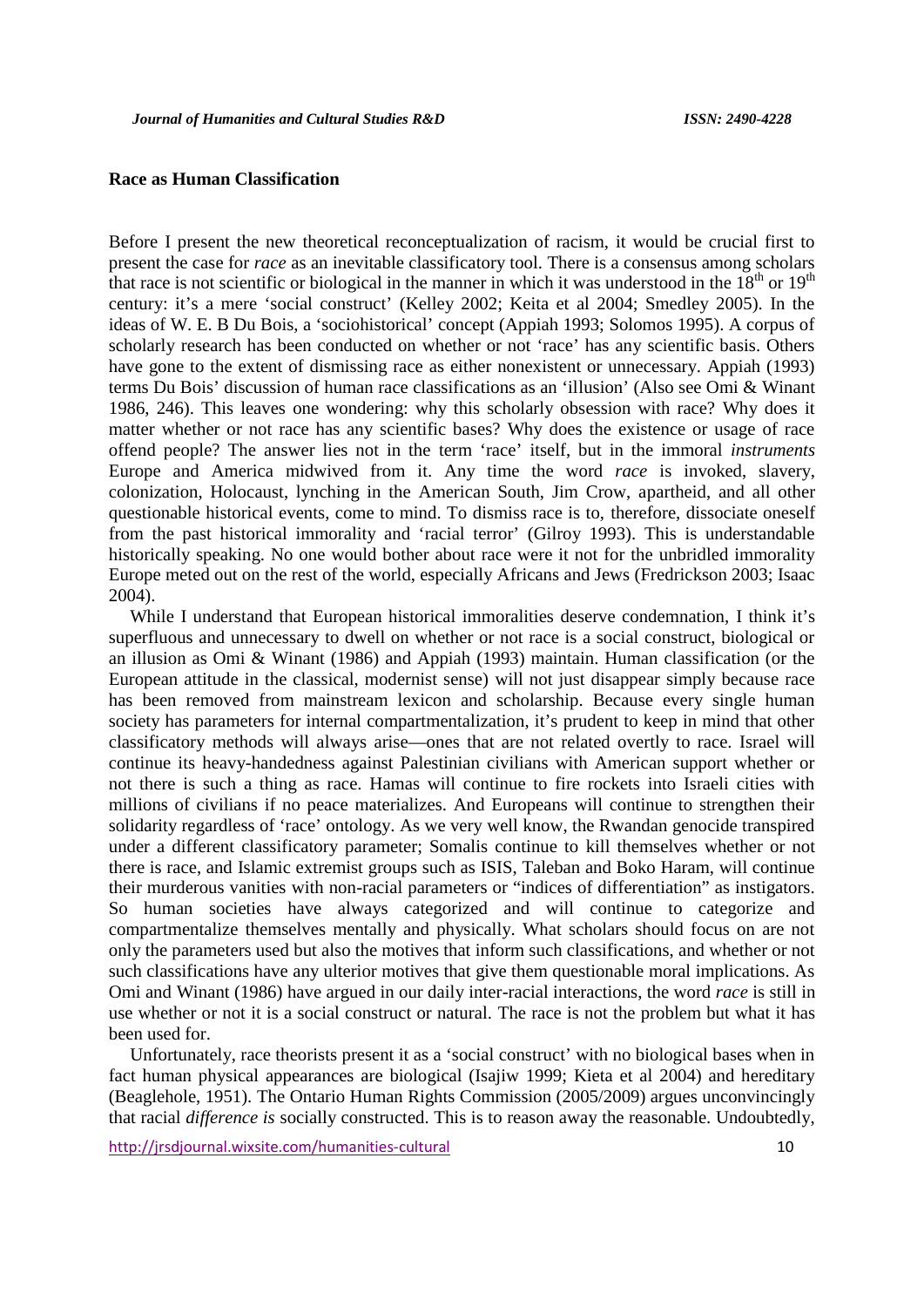this rationalization is fear informed by historical effects of race. It is not what racial difference *is*. In a way, something that has scientific basis seems to automatically gain acceptability. This is why race is rejected as unscientific. As Isajiw (1999) writes, "the popular usage of the word [ethnicity] often communicates a pejorative meaning, a put-down, and hence a bias. It is thus not a scientific usage of the term." Isajiw continues, saying that "a scientific, scholarly, meaning is closer to the first sense of Greek word and signifies a community of people" (17). This is exactly the manner in which race is understood: "it's bad so let's dismiss it as unscientific." However, it is inconceivable that a Jieeng (Dinka) child would be born with Greek or Chinese physical appearance. Classification, the placement of people into various races, is indeed a social construct. However, there is an underlying biological or scientific basis of such a classification. It is prudent to acknowledge the superficiality of such biological reality of physical differences. Nonetheless, the differences between, Deng, a Jieeng (Dinka) man from South Sudan and, Xi, a Han man from China aren't social constructs. Besides, their appearances are genetically transmitted to their offspring. Their appearances were not 'constructed.' Let's see this example. A greyhound is very different from a Bichon Frise but they are all dogs. They are classified based on their physical appearances and their differences have a biological basis. However, their classification into different breeds isn't controversial because it has no moral implications. Humans, like dogs, are classified on the same basis. However, human classification is controversial given its historical problems. And UNESCO (1951) acknowledged these facts in its definition of race; however, it added that such *difference* while hereditary, can be lost with time.

It is, therefore, reasonable to say that race, regardless of its historical baggage, is a classification of human beings just like any classification. The differences between Deng and Xi will always be there. They might, of course, diminish with intermarriage; however, intermarriage creates new 'indices of differentiation.' To dismiss the existence of race for what it does rather than what it means is both unnecessary and unscholarly. It is understandable that classifications of human beings into races are not a clear cut delineation and that they are vulnerable to bad use. There are indeed various loopholes that undermine some racial categories (Du Bois [1897] 2011). For instance, that President Obama is placed in the same race with the president of South Sudan and not with his own mother's race is both childish and ridiculous. However, it does make sense that Obama is physically different from his mother and anyone calling for classification of Obama in a different group (race or otherwise) with his mother has an argument to make. The argument might be flawed because putting Obama with his father and not his mother is irrational; however, the virtual reality is undeniably inevitable. What has *no* scientific or biology basis as far as we know now, is superiority based on race (Isajiw 1999; Tidemann 1836) contrary to Watson's claim (St. Fleur 2014).

## **Reconceptualising Racism**

**Reconceptualization***:* This new reconceptualization defines racism as a 'pride in one's race.' All other abhorrent things Europeans executed in the name of race are simply the negative instrumentalization of this 'racial pride.' Biases and exclusive factors are informed by this *pride.*

I argued above that race is a classification of people based on their appearances. And DuBois ( $[1897]$  2011), Isajiw (1999) and Abizadeh (2001) don't want to think this reality away. With this understanding, Du Bois writes that "it is certain that all human striving must recognize the

http://irsdiournal.wixsite.com/humanities-cultural 11 11 11 12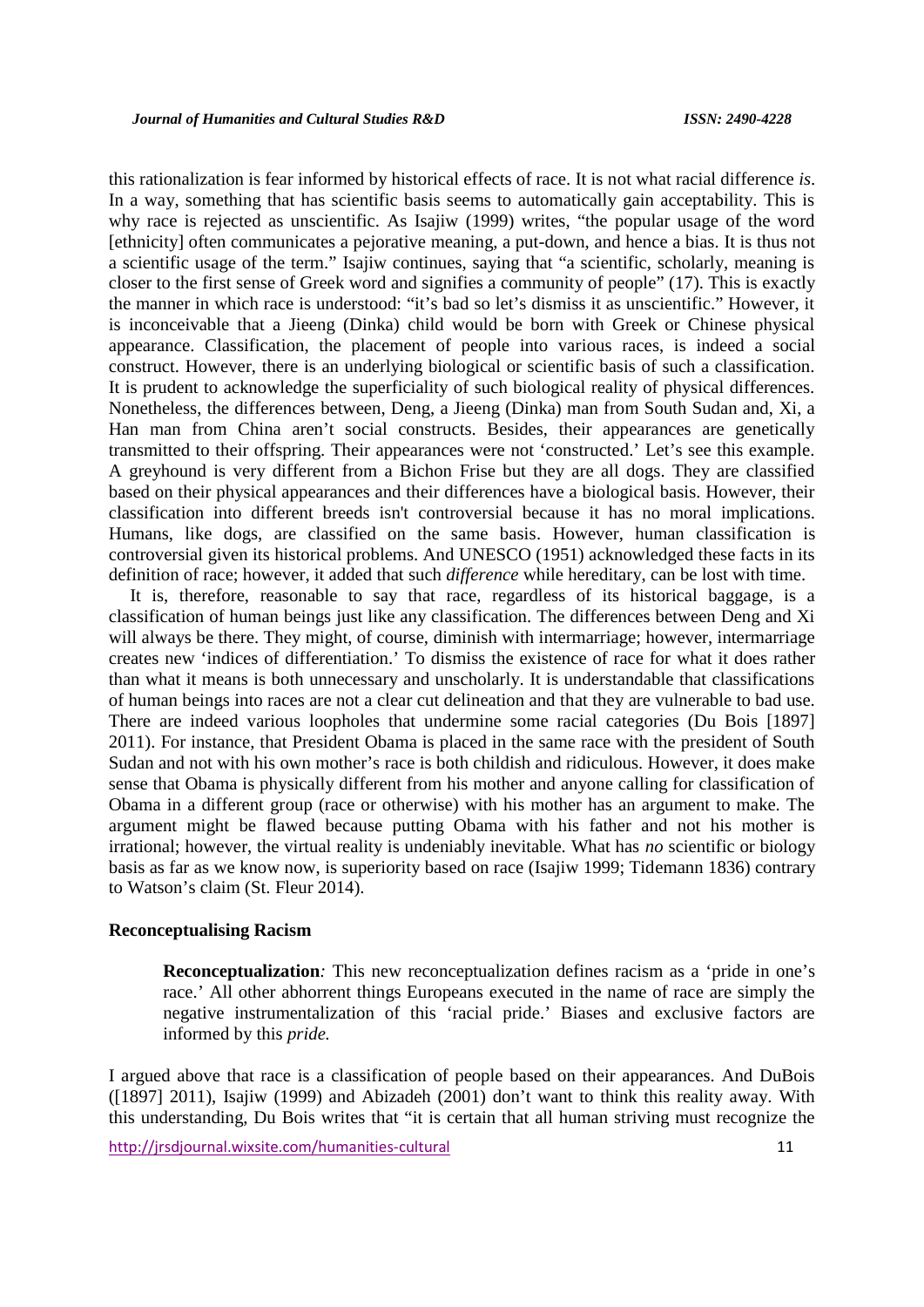hard limits of natural law, and that any striving, no matter how intense and earnest, which is against the constitution of the world, is vain" (Du Bois [1897] 2011, 134). I will, therefore, reconceptualise racism in a theoretically simple, pragmatic, but helpful configuration because any anti-racism discourse that disregards world's existential and social realities is indeed a vain discourse. To attempt to ignore the physical differences between Xi, Deng, Osama and Adriane is to encourage vanity in the name of equality. Thus, I reconceptualised racism.

In summary, the Ontario Human Rights Commission (OHRC) captures our confused contemporary understanding of racism very well:

Racism is an ideology that either directly or indirectly asserts that one group is inherently superior to others. It can be openly displayed in racial jokes and slurs or hate crimes but it can be more deeply rooted in attitudes, values and stereotypical beliefs. In some cases, these are unconsciously held and have become deeply embedded in systems and institutions that have evolved over time. Racism operates at some levels, in particular, individual, systemic and societal. (OHRC website)

Now, if one replaces 'racism' with 'tribalism' or 'sexism' the meaning of the above passage would convey a general discriminatory attitude. A good example of a tribal society would be Rwanda until 1994. Tutsis believed they were superior to Hutus and subjugated them to their rule with the help of Belgians (Mamdani 2001). The attitudes and all the discriminatory practices based on race are *only* different from other attitudes and discriminatory practices because of Europeans' global influence and the scale of atrocities based on race. Were it not for Europeans' conquest of the world, racism as an invention of the West (Fredrickson 2003) would not have had the special place scholars have given it. All forms of discrimination stem from 'in-group bias effect', such as the one which Andrew Fraser (2011) advocates for Anglo-Saxons. The differences between various forms of discriminations are the plug-in factors used for in-group bias in discriminatory environments. Since Europeans have assumed a fundamentally influential status in the world, scholarly literature on racism makes it appear as though Europeans' attitude is so extraordinarily special so much so that their discriminatory attitude deserves a special place in scholarship on discrimination. To say that a law prohibiting intermarriage between Germans and Slavs is not *racist* because it has no ideology or world view to justify the practice (Fredrickson 2002, 24) is to give racists some superiority. Steinberg (1989) makes the same mistake in differentiating *racism* and*ethnocentrism*.<sup>8</sup>

In Quebec, French is used to discriminate against Anglophone and Allophones.<sup>9</sup> In the 'West' indices of differentiation are numerous: religion, national origin, race, gender, class, color, sexual orientation, etc. Whether racism is an institutionalized ideology or an intentional or unintentional attitude, it is important to note that racism is how one feels about one self and the people of one's in-group. Fraser and Godwin, which I mentioned earlier, are good examples of this propensity for in-group bias. The uncritical assumption that racism is bad in *itself* (Fredrickson 2002; Daileader 2005, 6) is misleading and unhelpful in anti-racism discourse. Racist centres her or himself as the only being with 'presence' (Gordon 2008), not regarding 'bad/good' being as Leeuwen (2008) would maintain. Racism *in itself* isn't the problem. The problem is its negative

<sup>&</sup>lt;sup>8</sup> "Ethnicity was recognized as plastic and transmissible, but race conveyed the notion of differences that could not be transcended" (Smedley & Smedley 2005, 19).

<sup>9</sup> Canadians whose neither English nor French is the first language.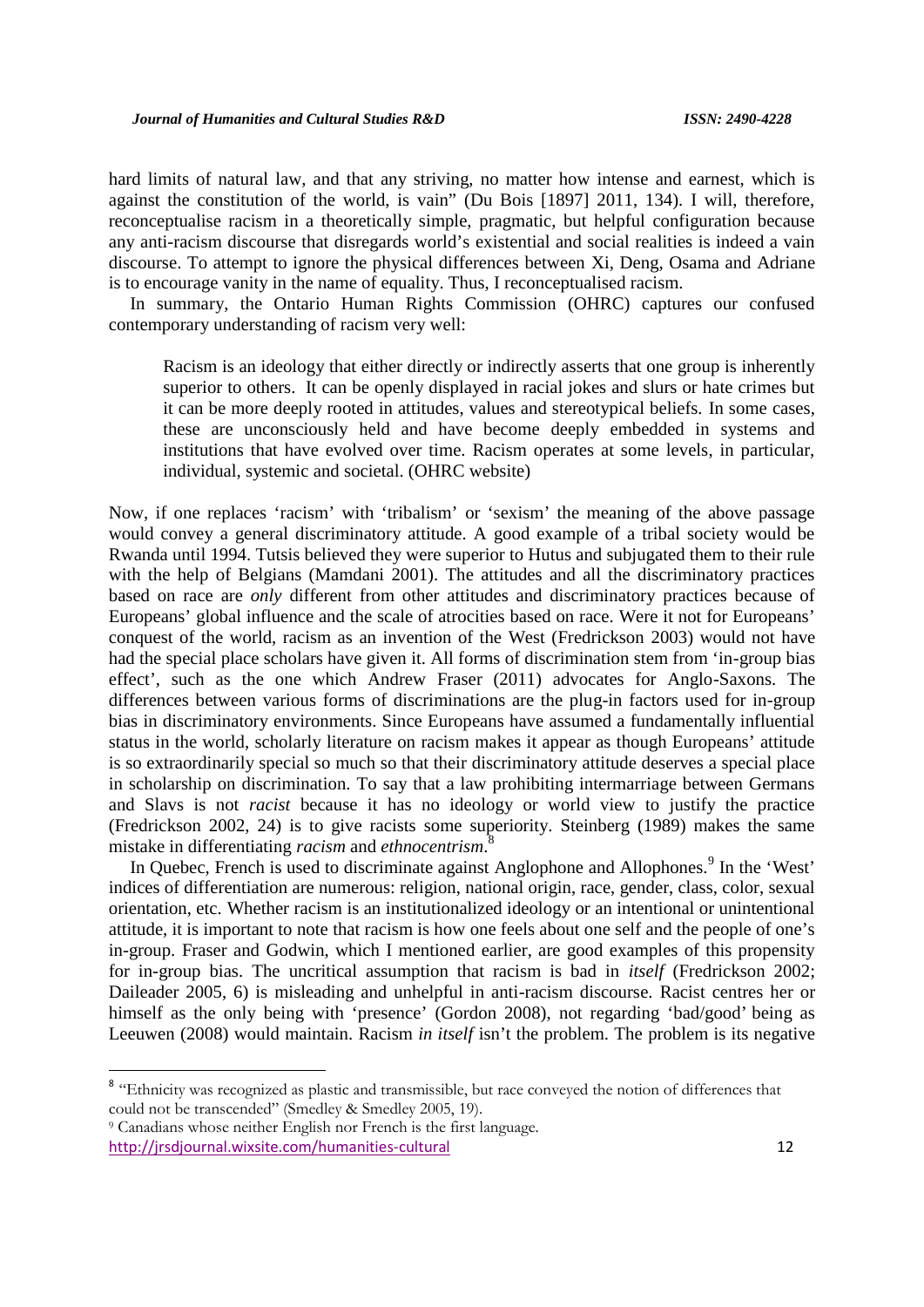application. We are all entitled to exalt our kind without harming others. But racists have unaddressed concerns (fears, begrudged, pride) and assumptions (the 'other' is bad) that are usually dismissed with uncritical awe. This leads to bottled-up feelings that portend hostility. There's nothing naturally wrong with a German or English man speaking out proudly about his German or English people and what they've done for humanity. The list of German and English philosophers, scientists, artists, writers, and inventors is staggering. It would be unnatural to assume that a German or English man can't take pride in the achievement of his people (Solomos & Back 1995). Whether or not the German people speak or brandish excessive pride in their achievements, we have to accept that every human being has a sense of self-praise, spoken or not. If a German person brags to an Indian man or a South Sudanese man regarding Germans' achievements, our contemporary understanding of racism would *brand* him as a 'bad person'. However, that charge of badness wouldn't be applied if a Ghanaian brags to a Nigerian regarding the achievements of Ghanaian people. It's bizarre that some human beings can show pride but others are simply forbidden.<sup>10</sup> This is unnatural if not unscientific. If South Sudanese have nothing to brag about then they shouldn't take it out on the English man who has a lot to brag about.

Racism is, as pointed out above, nothing but pride in one's race, excessive or not. What makes racism questionable or even evil is its expropriation. Ideally, racism doesn't prey on ideology and the Europeans' global reach. The truth is the another way around. Racism, like religion and capitalism, is used as a conduit of hateful ideologies. A German man has a natural right to brag to a Ghanaian about German achievements. Our interest should be in what he does with that sense of pride. Simply saying Germans are superior to Ghanaians should not the problem. The German is going to feel so whether or not he is allowed to say it out loud. And more importantly, German achievements are not some false ideologies or an attitude. They are empirical realities we can all bear witness to now.

If the German fellow uses German achievements to exclude Ghanaians from jobs they qualify for, or sets them up for death or suffering, then we know he's using his racial pride in a harmful manner. Note that it's not racism *per se* that is bad. It is its usage. There are those with excessive pride in their race but they beautifully internalize their pride. It makes them feel good to be who they are and that is enough for them. However, there are people whose internalized pride in one's race isn't enough. They have to show others how proud they are. These people have the tendency to externalize their pride in an unpalatable way. The latter group is the one whose sense of racial pride can potentially engender the undesirability and evils assumed inherent in racism (Garang 2015).

A 'white' university professor, a 'white' Medical doctor or a 'white' businessman might feel a sense of achievement and see no need to show others how proud they are to be who they are: 'white and superior' (Kupenda 2014; Reyes 2014). However, a 'white' high school dropout, who works in a warehouse, might feel inadequate when he sees an African lawyer, doctor, professor, nurse etc. He would feel the need to assume Europeans' past glory by invoking racial superiority. However, like the German man above, our interest should be how he uses his feeling of superiority.

There is of course the issue of the slippery slope; that is, when do you regard this racial pride as benign and when is it fatal? A good example is a way Hitler talked about German purity and

http://jrsdjournal.wixsite.com/humanities-cultural 13 <sup>10</sup> We want to make race less important, but when it comes to pride across racial lines, we make it important. This inconsistency undermines anti-racism discourse.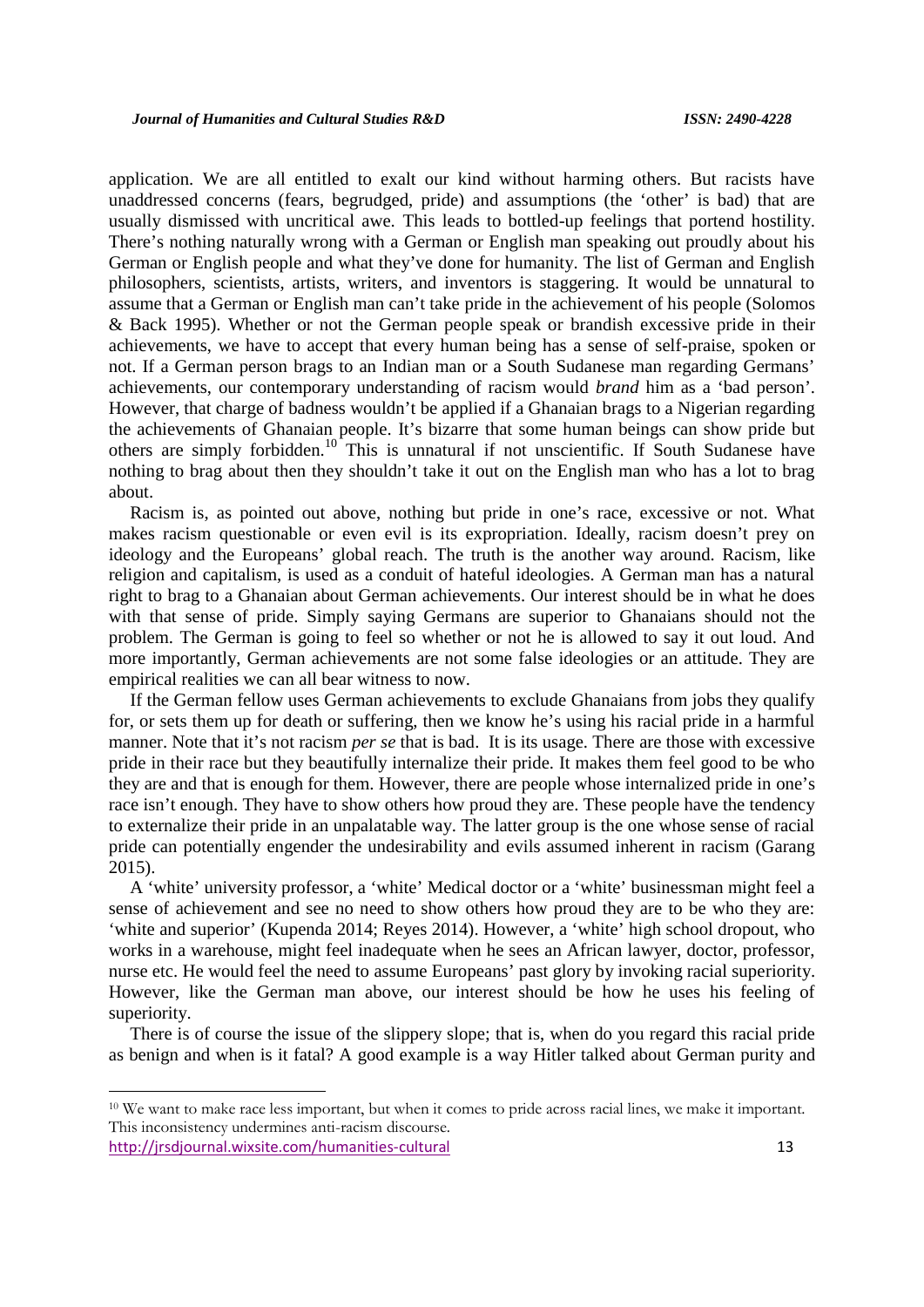his eventual execution of Jews. That is, of course, a genuine concern. However, the remedial key is sound epistemology to correct ill-informed education rather than what people feel. Such corrective measures should show people that being proud of who you are is natural and acceptable. However, the use of such pride to harm others is not acceptable, and it stems from doubts one has in the assumed sense of superiority (De La Bruyere 2013). There are university professors, doctors, pastors, and business people who, of course, use their positions to discriminate against their racialized colleagues (Kupenda 2014). It is human nature to discriminate when one feels that one's sense of self or racial pride is infringed upon intentionally or unintentionally. That African-Americans are professionally toe-to-toe with European- Americans makes some people jittery (Reyes 2014). However, there are those who transcend racial jitteriness through helpful familiarity. A high school dropout, with extensive, voluntary interaction with children from different races and cultures is most likely to be tolerant. Meaningful familiarity reduces fear and ignorant assumptions. Differences become superficial as humanity and personality take centre stage over physical appearances as shown by Griffin (1995) and King (1992). While racial pride remains, the temptation to use it negatively is reduced with familiarity with racial others' personality and humanity.

One of the prominent issues in race and racism discourse is wealth, power and privilege matrix. Since 'whites' control much of the world's wealth and power, some scholars and writers equate racism with wealth, power and 'whiteness'. James Baldwin argues that 'blacks' cannot be racist by definition (Gates 1997), and Dr. F. C. Welsing (2004) argues, in a somewhat conspiracist manner, that Racism is 'White Supremacy'; an attempt by 'white people' to ensure their survival across the board globally through structured, systemic dominance. It's understandable why Welsing equates racism with 'White Power' given the nature of European and American socioeconomic and sociopolitical system. Admittedly, 'whites' (Europeans and Americans) control the world so it's very difficult to separate their attitude and actions towards non-Europeans and the prejudice based on race. The impact race-based prejudice has had on humanity has made us clothe racism in unnecessary materials. Welsing's understanding of racism is hegemony. However, hegemony can make use of race as a determinant of inclusion or exclusion. To determine who is to include or exclude in the benefit of 'White Supremacy', a supremacist uses racist sentimentalism. Sociopolitical and socioeconomic impotence of the rest of the world about Europe and North America has given us the tendency to see everything they do as exceptionally bad or good. This dualistic view of the world assumes Marxian conflict theory and the capitalists' world subjugation. The Capitalists and racists become the bourgeoisie, and the non-Europeans and workers become the proletariat

No scholar would admit that some human beings aren't allowed to express pride in their achievements, or the sense of pride they have in their physical appearance, their aesthetic sensibilities, their intellectualism, and their industrial enterprises. Yet 'white' pride is frowned upon. Calling a 'White Supremacist' group rally 'hateful' and destructive is either to treat them as nonhumans who shouldn't have any sense of self pride, or as super humans who are beyond the human capacity to feel. But are these group racist? Definitely yes. Are they bad, hateful? Not necessarily! An expression of 'white pride' shouldn't necessarily make them bad people. Godwin and Drew aren't *evil* because they take pride in 'whiteness' and want it protected, nor are they bad because they want it institutionally elevated over and above other racial identities. Indeed, the mere fact that they express pride in their 'white power', beauty, and the aesthetic nature of their kind make them racist. However, saying that their sense of pride makes them *hateful bigots* is *a* problem itself. Expression of pride is a nature-given, human prerogative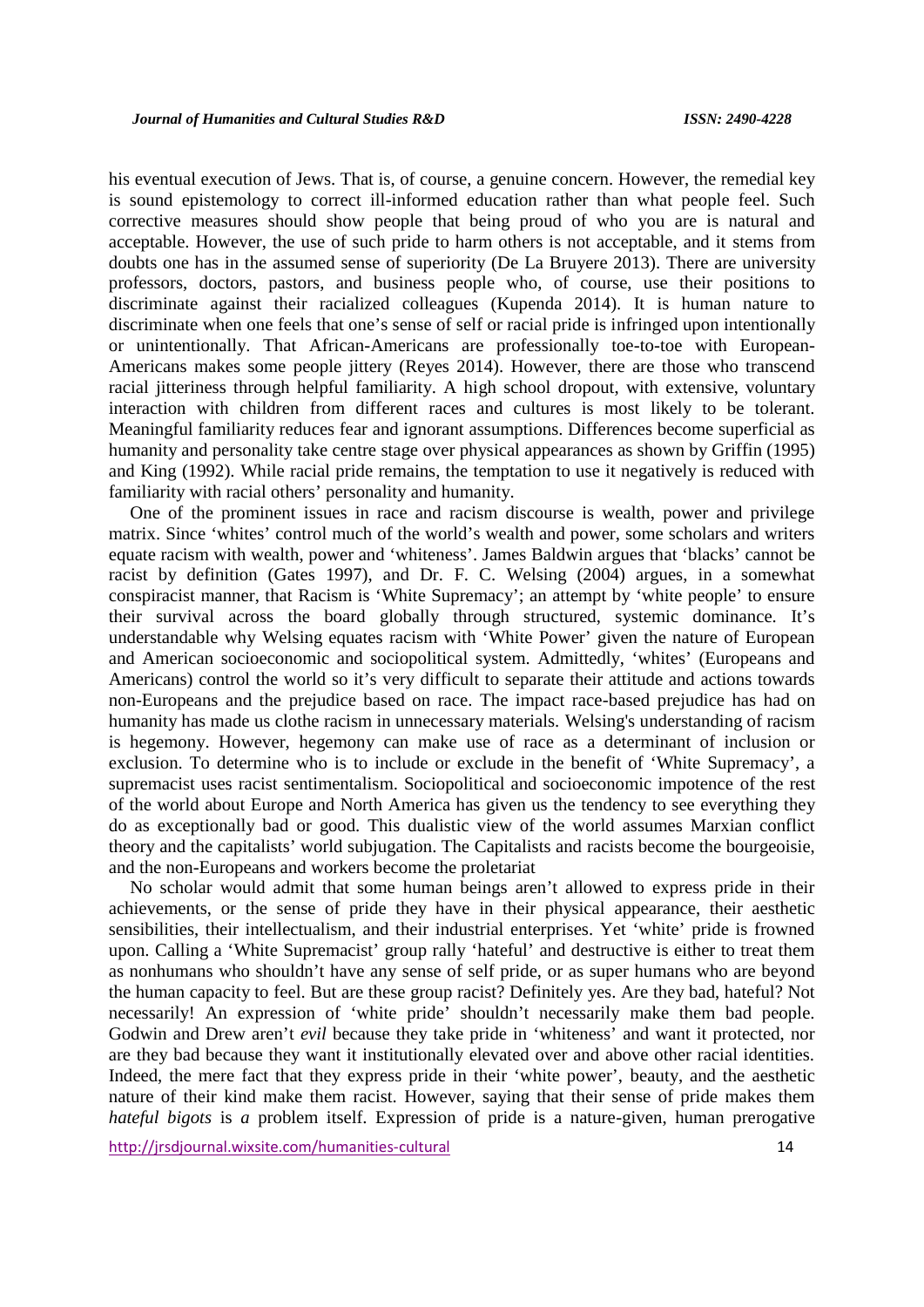crucial for one's mental health. What would make them people of questionable characters, like other morally misleading scholars, would be the possible negative usage of that sense of pride; for instance, advocating for job exclusivity, neighborhood segregation, killings of 'nonwhites' and other evil things. To further illustrate the point, democracy itself isn't bad but we can appropriate it to oppressive use. Communism itself isn't bad but Lenin, Pol Pot and Stalin put it to evil use. The same thing applies to Capitalism, which capitalists use selfishly and oppressively to enrich themselves (see Chomsky 2004, 2014; Klein 2007; Perkins 2006).

What is appalling is the assumption that a 'white' person can't castigate a 'black' person without the charge of 'hate' (racism). That's the unintelligible issue of microaggression. But when is it possible for a 'white' person to relate to a 'black' person human-to-human regarding character and behavior without race raring its head into the mix? (Mac Donald 2014). In our contemporary understanding of racism, such a relationship based purely on character across racial boundaries is impossible. If John (who is 'white') rebukes James (who is 'black') that he [James] is a bad parent, James would easily invoke racism even when John's rebuke was based purely on the character. Our contemporary understanding of racism has made human-to-human natural interaction across racial lines uneasy or impossible.

Nonetheless, our scholars are writing day and night on race and anti-racism in a manner that gives instrumentalized racism a pedestal of importance. Racism has been equated with power, privilege and sense of importance so to be a 'racist' for some people is to be superior. However, if everyone understands that to be racist is to be simply proud of your race, we would approach other racial groups with respectful sensitivities instead of absolute dismissiveness. Racism doesn't give power to people who don't have it. A racist convenience store owner in Alabama, who calls President Obama a monkey, is not going to get power and privilege by simply having such an attitude towards Obama. His feelings are insignificant and will not affect Obama; however, his saying so gives him a feeling of self-importance however misguided. He needs correcting, not uncritical dismissal and branding.

### **Conclusion**

I have tried to show the universality of discrimination and its relations to racism. It is clear in this paper, I hope, that our traditional understanding of both race and racism are based on what race and racism have done as a function of Europeans' attitude toward non-Europeans not on what race and racism mean *per se*. While classification of people into the race is based on color and physical features, both of which biological, scholars have dismissed race as a social construct without any biological basis. This is both erroneous and condescending. Europeans use this dismissive conceptualization of race to distance themselves from past mistakes and to appease the historically oppressed races. It is safe to say, however, that racial classification of human beings is unnecessary, but it's erroneous to dismiss the *basis* of human classification as unscientific. Skin pigmentation and physical features aren't social constructs. We can indeed question the 18<sup>th</sup> and 19<sup>th</sup> centuries' 'scientific' claim of Europeans' superiority and inferiority of Africans; however, race still has a biological basis, however superficial. I have therefore argued that dismissing race is unnecessary and unscholarly. What we should try to avoid are historical ills that were based on race and learn from them to avoid future reoccurrences.

I have also argued that racism is pride in one's race and that it is by no means bad *per se*. No human being can be deprived of his/her sense of pride however morally reprehensible such a person is. However, we can always critique the questionable ways in which people utilize race.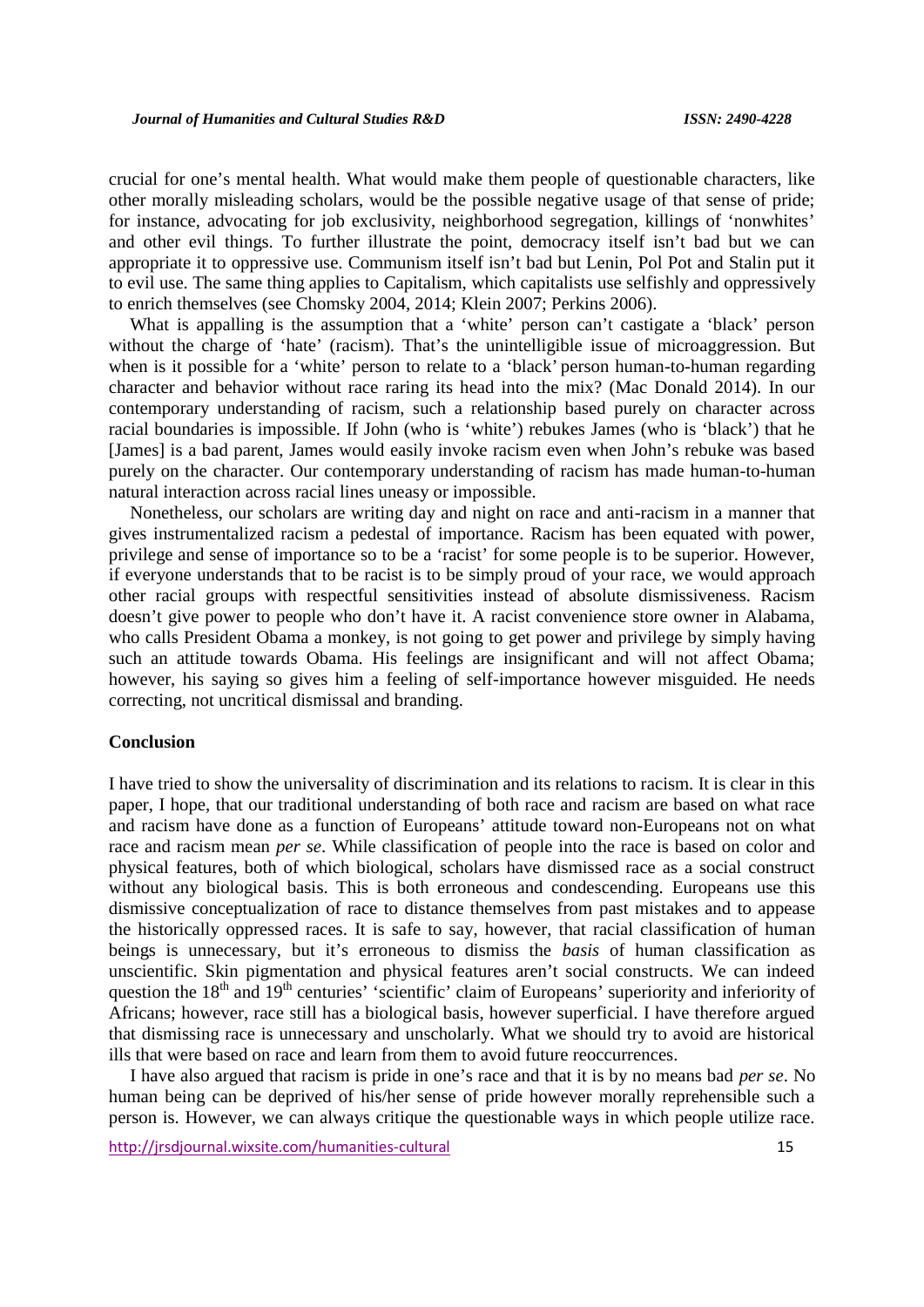Race creates a sense of collegiality, an in-group sense of solidarity or favoritism (Federico et al 2013; Reyes 2014, 235) that is prone to misuse. We turn to be biased for our family and friends. In the same vein, people are biased for people from their race and this is not something we can wish away with good will or intentions in a noble discourse. What should concern us is not this sense of biasness *simpliciter* because this bias will be there whether we desire it or not. What is reprehensible is our potentially questionable use of it. Hitler is not a monster merely because he thought the Aryan race was a super-human race. Indeed, that's baseless. He was a monster because he used the assumption of superior Aryanness, his race, to kill Jews and other people he deemed unworthy of the insignia of Germanness or Aryanness.

### **Citations**

Abizadeh, Arash. 2001. "*Ethnicity, Race, and a Possible Humanity.* World Order 33 (August): 23-34.

Appiah, Kwame Anthony. 1993. *In My Father's House: Africa in the Philosophy of Culture*. New York:

Oxford University Press.

Appiah, Kwame Anthony. 2007. *The Ethics of Identity*. Princeton: University Press.

- Arnstein, Walter. L. 1976. *Britain Yesterday and Today: 1830 to the Present*. Lexington: DC Heath & Company
- Babe, Robert. E. 2012. "Theodor Adorno & Dallas Smythe: Culture Industry/Consciousness Industry and the Political Economy of Media and Communication." In *Revisiting the Frankfurt School: Essays on Culture, Media and Theory, ed.* David Berry. Burlington: Ashgate Publishing Ltd

Banton, Michael. 1969. 'Social Aspects of the Race.' In *Four Question on the Question of Race.* Paris: United Nations Educational, Scientific and Cultural Organization.

- Beaglehole, Ernerst. et al. 1951. 'The Question of Race' in *UNESCO and its Programme*. Paris: United Nations Educational, Scientific and Cultural Organization.
- Bernal, Martin. 2003. *Black Athena: Afroasiatic Roots of Classical Civilization*. New Brunswick: Rutgers University Press.

Biko, Steve and Stubbs, Aelred. 2002. *I Like What I Write: Selected Writings*. Chicago: University Press.

Bottomore, Tom. B. 2002. *The Frankfurt School and Its Critics.* New York: Routledge.

Brookfield, Stephen. 2014. *Teaching Our Own Racism: Incorporating Personal Narratives of Whiteness Into Anti-Racist Practice*. Adult Learning 25 (August): 89-95.

Brown, Miranda & Schirokauer, Conrad. 2013. *A Brief History of Chinese Civilization*. Boston, MA: Wadsworth

Cannon, Margaret. 1995. *The Invisible Empire: Racism in Canada*. Toronto: Random House Canada.

Cesaire, Aimé. 1972. *Discourse on Colonialism*. New York: Monthly Review Press.

- Chomsky, Noam. 2004. *Hegemony or Survival: America's Quest for Global Dominance*. Crow Nest: Allen & Unwin.
- Chomsky, Noam. 2013. *Occupy: Reflections on Class War, Rebellion, and Solidarity*. Westfielf: Zuccotti Park Press.

Conrad, Joseph. 1990. *Heart of Darkness.* New York: Dover Publication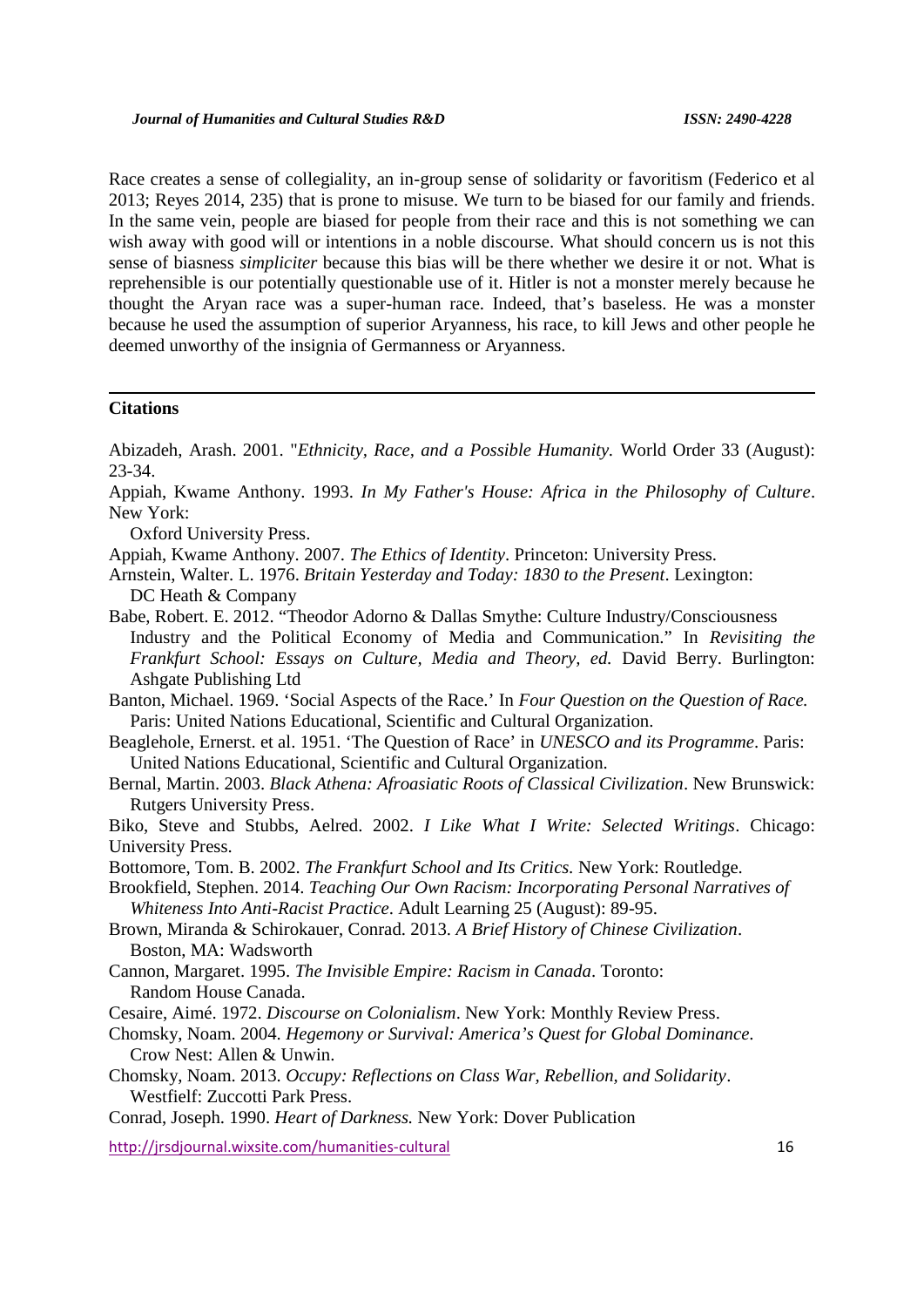Cornileus, Tony. Harris. 2013. *"I'm a Black Man and I'm Doing this Job Very Well": How African*

*American Professional Men Negotiate the Impact of Racism on Their Career Development*. Journal of African American Studies, 17 (June): 444–460.

Craven, Hamilton. 2010. *What's New In Science and Race Since the 1930? Anthropologists and Racial*

*Essentialism*. Historian, 72 (July): 299-320.

Daileader, Celia R. 2005. *Racism, Misogyny, and the Othello Myth: Inter-racial Couples from Shakespeare to Spike*

*Lee*. New York. Cambridge University Press.

Darwin, Charles. 2009. *The Origin of Species*. New York: Simon & Schuster.

De Anca, Celia. 2012. *Beyond Tribalism: Managing Identities in a Diverse World.* New York: Palgrave MacMillian.

DeAngelis, Toris. 2009. *Unmasking 'racial micro aggressions'.* American Psychological Association 20 (February): 42-47 Accessed (November 7, 2015) http://www.apa.org/monitor/2009/02/microaggression.aspx

De La Bruyere, Jean. 2013. *The "Characters" of Jean de La Bruyère*. Henri Van Laun, ed. Whitefish: Literary Licensing LLC.

Dick, Tim. 2005. *Academic stirs fight over race*, Sydney Morning Herald. (July 16, 2015). Accessed (November 7, 2015)

http://www.smh.com.au/news/national/academic-stirs-fight-overrace/2005/07/15/1121429359329.html?oneclick=true

Du Bios, W. E. B. 2011. "The Conversation of Races." In *Social Theory in Roots and Branches.*

Peter Kivisto 4<sup>th</sup> edition, ed. New York: Oxford University Press.

DuBois, W. E. B. 1965. 'The Souls of Black Folk.' In *Three Negro Classics*. John Hope Franklin, ed. New York: Avon Books.

Einstein, Albert. 1982. *Ideas and Opinions*. New York: Three Rivers Press.

Federico, Christopher. M. 2013. *Mapping the Connections between Politics and Morality: The Multiple Sociopolitical Orientations Involved in Moral Intuition.* Political Psychology 34 (4): 589-610.

Forbes, Robert. Pierce. 2012. *''The Cause of This Blackness'': The Early American Republic and the*

*Construction of Race,* American Nineteenth Century History, 13 (1): 65-94.

Fraser, Andrew. 2011. *The WASP Question*. London: Arktos Media.

Fredrickson, George M. 2002. *Racism: A Short History.* Princeton, NJ*:* Princeton University Press.

Fujitani, Takashi. T et al. 2001. *Perilous memories: the Asia-Pacific War(s*). Durham: Duke University Press.

Fulbrook, Mary. 2004. *A Concise History of Germany*. Cambridge: Cambridge University Press.

Garang, Kuir ë. 2015. *Is 'Black' Really Beautiful: Dehumanizing and Intentional Ethics of*

*Descriptions and Vilifying Philosophies of Naming*. Calgary: The Nile Press.

Gates, Henry Louis. 1997. *Thirteen Ways of Looking at a Black Man*. New York: Random House.

Gilroy, Paul. 1993. *The Black Atlantic: Modernity and Double Consciousness*. Cambridge: Harvard University Press.

Goldberg Eric J. 1995. *Popular Revolt, Dynamic Politics and Aristocratic Factionalism in the*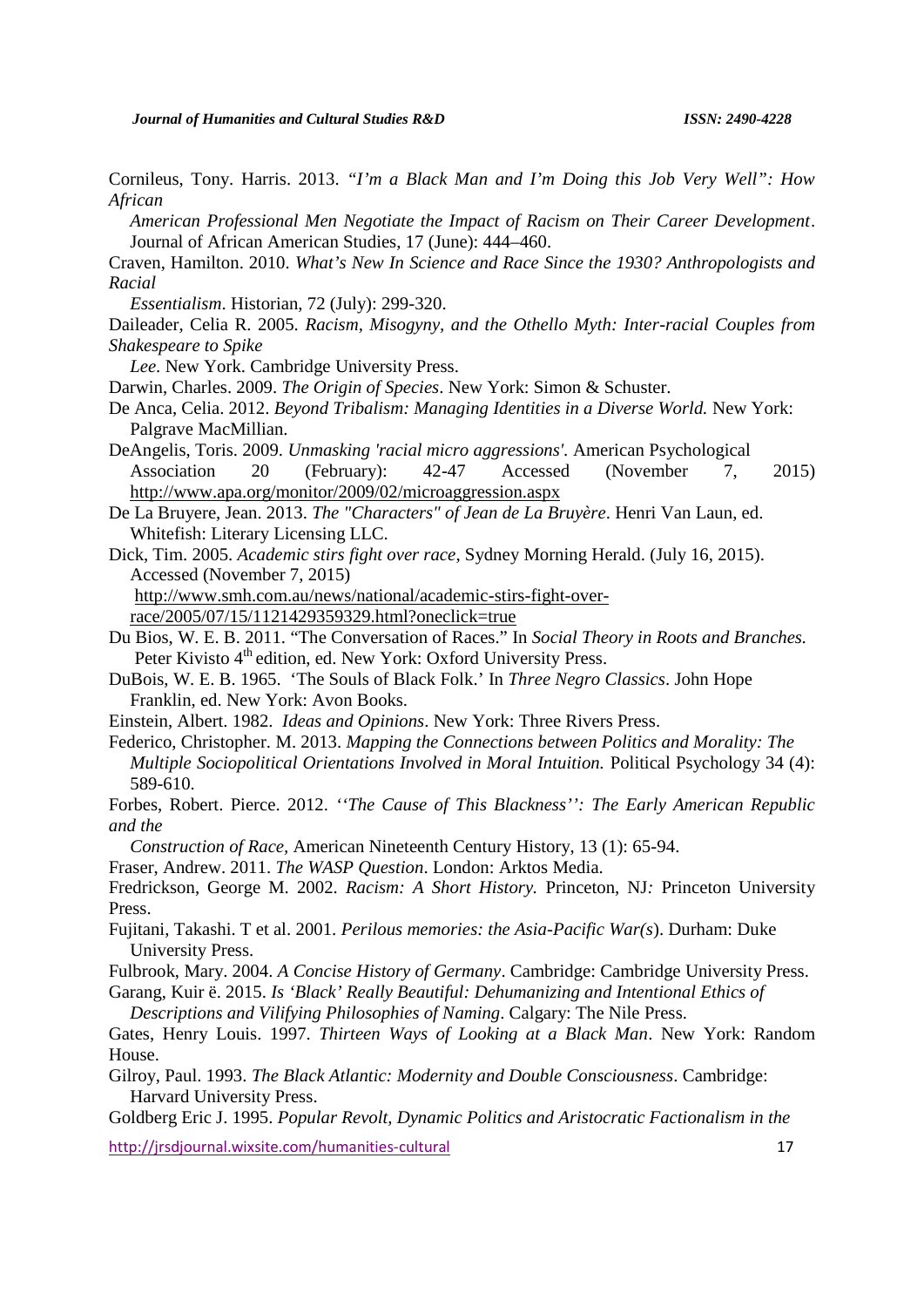*Early Middle Ages: The Saxon Stallinga Reconsidered.* Spectrum 70 (3): 485-496.

Gordon, Lewis R. 1995. *Bad Faith and Antiblack Racism*. New York: Humanity Books.

Griffin, John. Howard. 1996. *Black Like Me*. New York: Signet Books.

Guseinov, Abdusalam. A. 2013. *Morality as the Limit of Rationality*. Russian Studies In Philosophy

52 (3): 18–38.

Hanlon, Aaron. 2015. *Racism's sinister word games: What a white-supremacist talking point tells*

*us about modern politics,* Salon. Accessed (March 3, 2015) *http://www.salon.com/2015/03/20/racisms\_sinister\_word\_games\_what\_a\_white\_supremacist \_talking\_point\_tells\_us\_about\_modern\_politics/*

Heer, Jeet. 2015. *The New Republic Legacy on Race*. The New Republic (February 15) : .20 -23. Heidegger, Martin. 1962. *Being and Time*. San Francisco: HarperSanfranciso.

Hiernaux, Jean. 1969. 'Biological Aspects of Racial Question.' In *Four Question on the Question*

*of Race.* Paris: UNESCO Publications.

Husserl, Edmund. 1980. *Phenomenology and the Foundations of the Sciences*: The Hague: Martinus

Nijhoff Publishers.

Isaac, Benjamin. 2004. *The Invention of Racism in Classical Antiquity*. Princeton: Princeton University Press.

Isajiw, Wsevolod W. 1999. *Understanding Diversity: Ethnicity and Race in the Canadian Context.*

Toronto: Thompson Educational Publishers.

Jenkins, Cecil. 2011. *A Brief History of France: People, History and Culture*, London: Constable & Robinson Ltd.

Jordan, Winthrop D. 1974*. The White Man's Burden: Historical Origins of Racism in the United States*. London: Oxford University Press.

Katongole, Emmanuel. 2011. *The Sacrifice of Africa: A Political Theology for Africa*. Grand Rapids:

Wm. B. Eardmans Publishing co.

Keita, Shomarka O Y et al. 2004. *Conceptualizing Human Variations*. Nature Genetics 36: 17 - 20

Kelley, Shawn. 2002. *Racializing Jesus: Race, Ideology and the Formation of Modern Biblical Scholarship*. New York: Routledge.

Killen, Melanie & Rizzo, Michael T. 2013. *Moral Intentionality and Intergroup Attitudes, Behavior* 151

(December): 337-359.

King, Martin Luther Jr. 1992. *I Have a Dream: 40th Anniversary Edition*. New York: HarperCollins.

Klein, Noami. 2007. *The Shock Doctrine: The Rise of Disaster Capitalism.* Toronto: Alfred A. Knopf.

Kupenda, Angela Mae. 2014. *Challenging Presumed (Im)Morality: A Personal Narrative*. Berkeley

Journal of Gender, Law & Justice 29 (2): 295-308.

Leeuwen, Bart Van. 2008. *Racist Variations of Bad Faith: A Critical Study of Lewis Gordon's*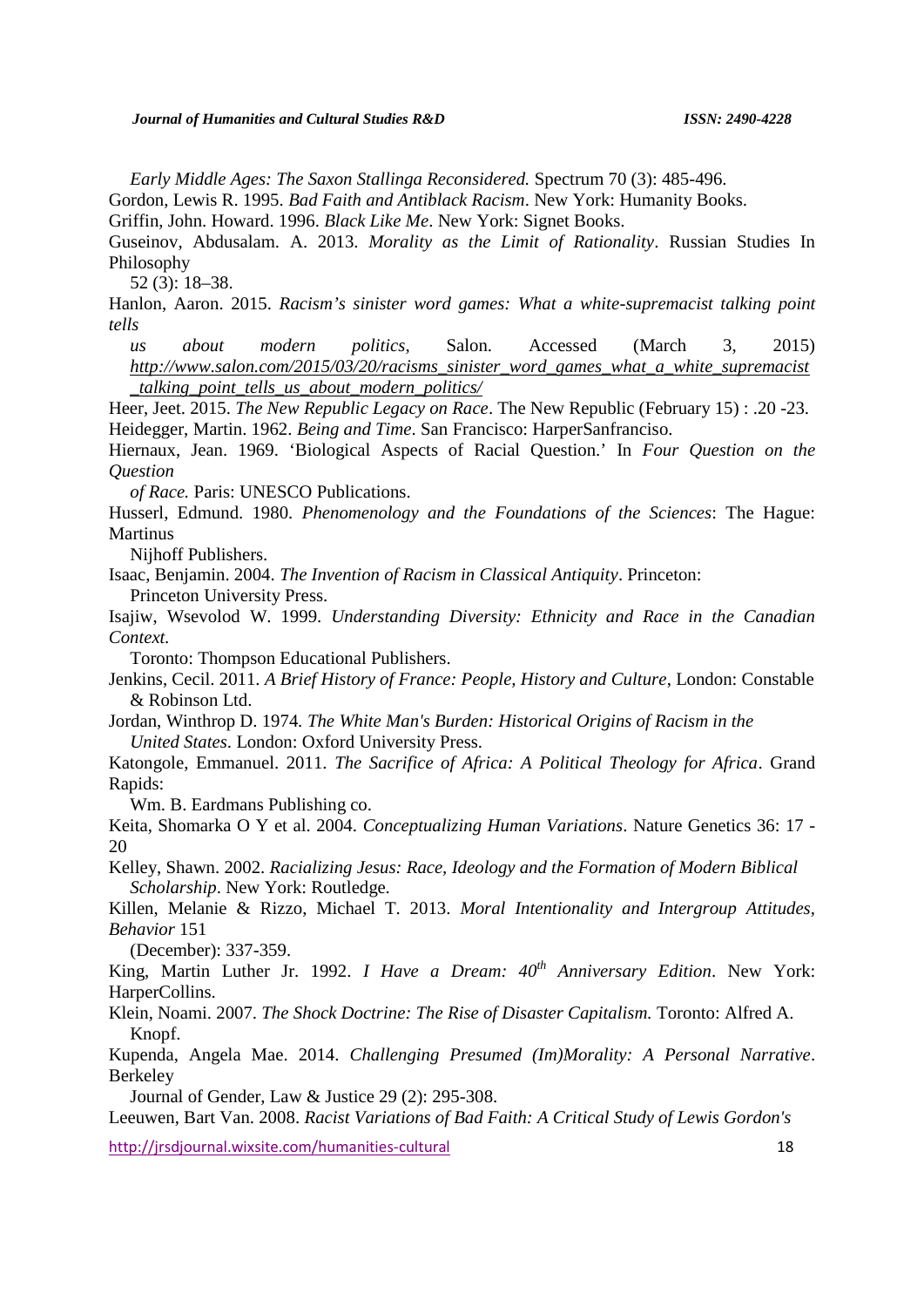*Phenomenology of Racism*, Social Theory and Practice 34 (1): 49-68.

Livingstone, David. 1961. *Livingstone's Missionary Correspondence, 1841-1856.* Berkeley: University of California Press.

Lofkowitz, Mary R & Rogers, Guy Maclean. 1996. *Black Athena Revisited*. Chapel Hill: University of

North Carolina Press.

Mac Donald, Heather. 2014. *The Microaggression Farce,* City Journal. Accessed (November 7, 2015)

<http://www.city-journal.org/2014/24\_4\_racial-microaggression.html

Mamdani, Mahmood. 2001. *When Victims Become Killers: Colonialism, Nativism, and the Genocide in*

*Rwanda.* Princeton: Princeton University Press.

McLaren, Peter & Farahmandpur, Rahim. 2005. *Teaching Against Global Capitalism and the New*

*Imperialism: A Critical Pedagogy.* Lanham: Rowan & Littefield.

Moore, Jason. 2014. July 11. *Racist Professor Tells Africans Their Intellectual Ability Not Good Enough For White Australia,* Atlanta Black Star. (July 11, 2014). <http://atlantablackstar.com/2014/07/11/racist-white-professor-tells-black-africans-theirintellectual-ability-is-not-good-enough-for-white-australia/>

Nietzsche, Friedrich. 2003*. The Geneology of Morals. N*ew York: Dover Publications.

Nittle, Nadra Kareem. What is Race: *Debunking the Ideas Behind This Construction*. About News

http://racerelations.about.com/od/understandingrac1/a/WhatIsRace.htm Accessed (November 7, 2015).

Omi, Michael & Winant, Howard. 1986. *Racial Formation in the United States: From the 1960s to the*

*1980s*. New York: Routledge.

\_\_. 2011. "The Structural Status of the Concept of Race." In *Social Theory: Roots and Branches.* Peter Krivisto, ed. Oxford: Oxford University Press.

Otten, Sabine. 2009. *Intergroup Relations: The Role of Motivation and Emotion*. New York: Psychology Press.

Palter, Robert. 1996. '"*Eighteen-Century Historiography"* in Black Athena.' In *Black Athena Revisited.* Mary Lefkowitz & Guy *Rogers, Ed.* Chapel Hill: University of North Carolina Press.

Perkins, John. 2006. *Confessions of an Economic Hit Man*. New York: A Plume Books.

Pruthi, Raj. Kumar. 2004*. India Caste System*. New Delhi: Discover Publishing House.

Reyes, Maritza I. et al. 2014. *Reflections on Presumed Incompetent: The Intersections of Race and*

*Class for Women in Academia Symposium—The Plenary Panel*. Berkeley Journal Gender L.aw, gender & Justice 29 (2): 195 -249. http://scholarship.law.berkeley.edu/bglj/vol29/iss2/2 Said, Edward W. 1979. *Orientalism*. New York: Vintage Books.

Samson, George Bailey (Sir). 1958. *A History of Japan to 1334. Vol. 1*. Stanford: Stanford University

Press.

Sartre, Jean-Paul. 1965. 'Encounter with the Other.' In *The Philosophy of Jean-Paul Sartre.* Robert